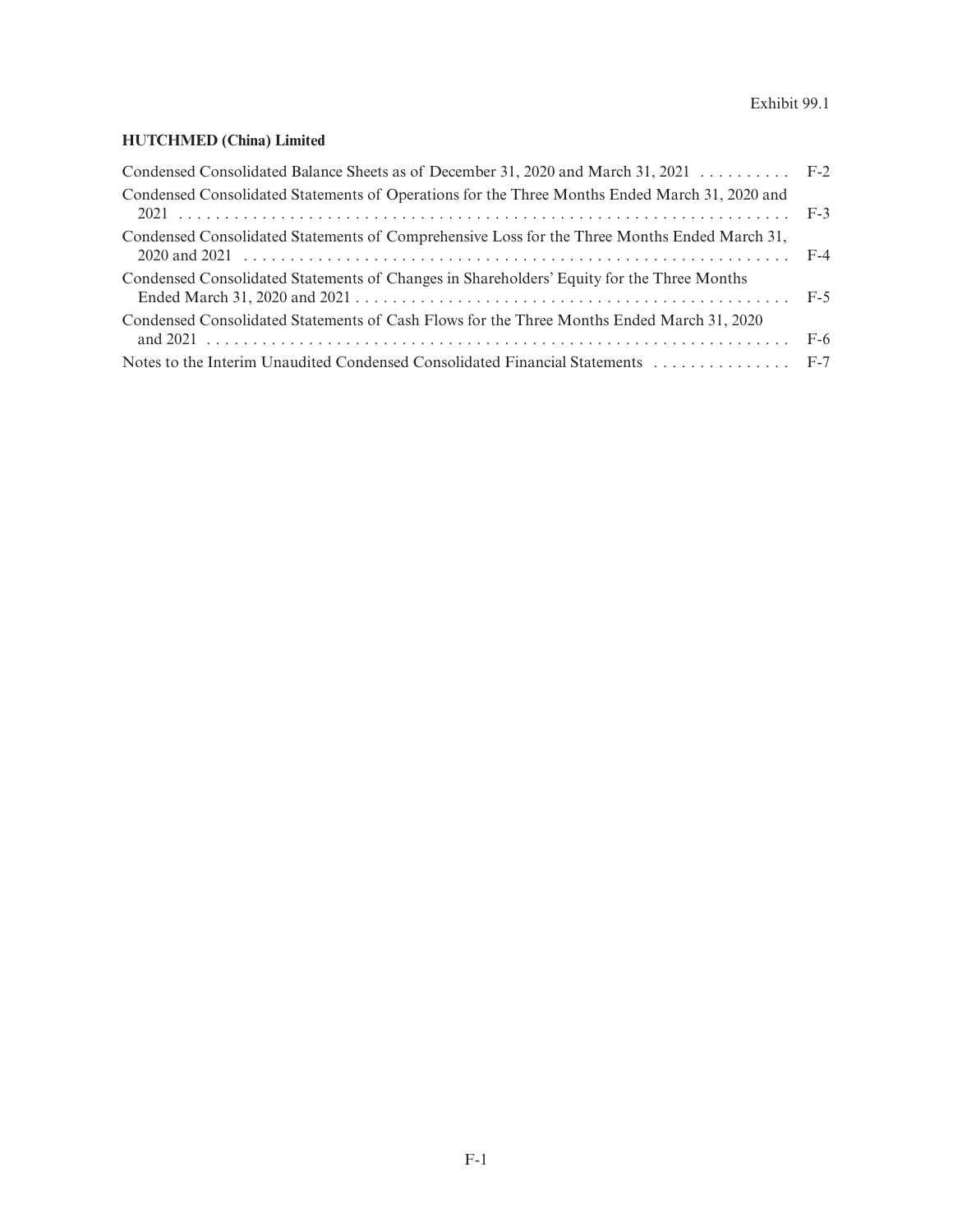# **CONDENSED CONSOLIDATED BALANCE SHEETS**

**(in US\$'000, except share data)**

|                                                                                                                                           | <b>Note</b>    | December 31,<br>2020 | March 31,<br>2021 |
|-------------------------------------------------------------------------------------------------------------------------------------------|----------------|----------------------|-------------------|
|                                                                                                                                           |                |                      | (Unaudited)       |
| <b>Assets</b>                                                                                                                             |                |                      |                   |
| Current assets                                                                                                                            |                |                      |                   |
|                                                                                                                                           | 3              | 235,630              | 346,133           |
|                                                                                                                                           | $\overline{4}$ | 199,546              | 49,939            |
|                                                                                                                                           | 5              | 46,648               | 53,128            |
|                                                                                                                                           | 6              | 19,766               | 19,757            |
|                                                                                                                                           |                | 29,150               | 27,273            |
|                                                                                                                                           |                | 530,740              | 496,230           |
|                                                                                                                                           |                | 24,170               | 26,257            |
|                                                                                                                                           | 7              | 8,016                | 9,849             |
|                                                                                                                                           | 8              | 139,505              | 133,816           |
|                                                                                                                                           |                | 21,687               | 26,965            |
|                                                                                                                                           |                | 724,118              | 693,117           |
| Liabilities and shareholders' equity                                                                                                      |                |                      |                   |
| <b>Current</b> liabilities                                                                                                                |                |                      |                   |
|                                                                                                                                           | 9              | 31,612               | 28,636            |
|                                                                                                                                           | 10             | 120,882              | 150,332           |
|                                                                                                                                           | 7              | 2,785                | 3,970             |
|                                                                                                                                           |                | 3,118                | 5,577             |
|                                                                                                                                           |                | 158,397              | 188,515           |
|                                                                                                                                           | 7              | 6,064                | 6,529             |
|                                                                                                                                           | 11             | 26,861               | 26,872            |
|                                                                                                                                           |                | 13,847               | 6,806             |
| <b>Total liabilities</b>                                                                                                                  |                | 205,169              | 228,722           |
|                                                                                                                                           | 12             |                      |                   |
| Company's shareholders' equity                                                                                                            |                |                      |                   |
| Ordinary shares; \$0.10 par value; 1,500,000,000 shares authorized;<br>727,722,215 and 728,122,215 shares issued at December 31, 2020 and |                |                      |                   |
| March 31, 2021 respectively $\ldots \ldots \ldots \ldots \ldots \ldots \ldots \ldots \ldots \ldots$                                       |                | 72,772               | 72,812            |
|                                                                                                                                           |                | 822,458              | 808,776           |
|                                                                                                                                           |                | (415,591)            | (456, 742)        |
|                                                                                                                                           |                | 4,477                | 3,425             |
| Total Company's shareholders' equity                                                                                                      |                | 484,116              | 428,271           |
|                                                                                                                                           |                | 34,833               | 36,124            |
|                                                                                                                                           |                | 518,949              | 464,395           |
|                                                                                                                                           |                | 724,118              | 693,117           |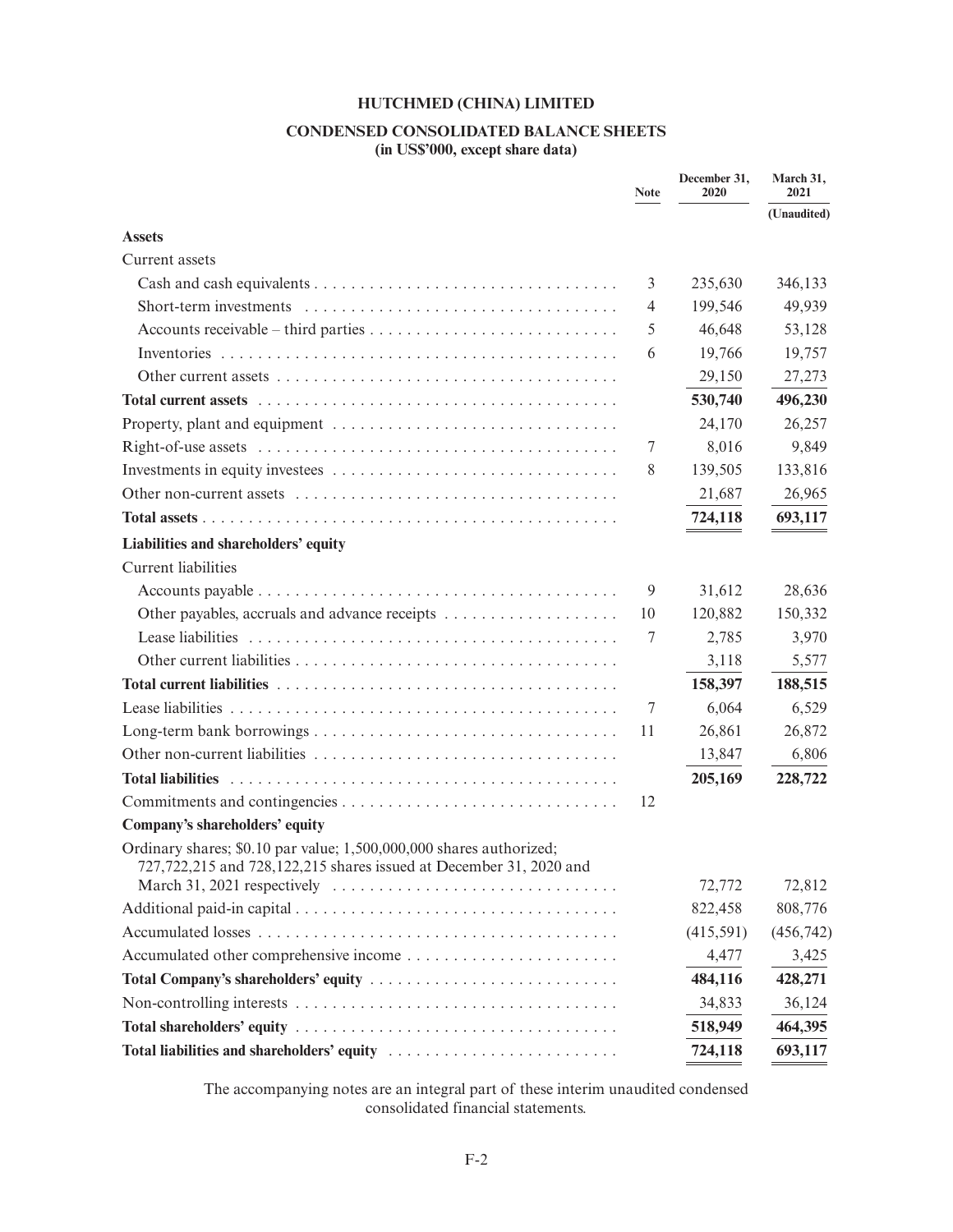# **CONDENSED CONSOLIDATED STATEMENTS OF OPERATIONS**

**(Unaudited, in US\$'000, except share and per share data)**

|                                                                                        |             | Three Months Ended March 31, |             |
|----------------------------------------------------------------------------------------|-------------|------------------------------|-------------|
|                                                                                        | <b>Note</b> | 2020                         | 2021        |
| <b>Revenues</b>                                                                        |             |                              |             |
|                                                                                        |             | 45,971                       | 67,060      |
|                                                                                        | 16(i)       | 767                          | 1,306       |
| Services                                                                               |             |                              |             |
|                                                                                        |             |                              | 7,406       |
| $-$ collaboration research and development $-$ third parties $\ldots$                  |             | 3,618                        | 2,706       |
| $-$ research and development – related parties                                         | 16(i)       | 121                          | 130         |
| Other collaboration revenue – royalties – third parties $\dots \dots \dots$            |             | 1,093                        | 2,948       |
|                                                                                        | 14          | 51,570                       | 81,556      |
| <b>Operating expenses</b>                                                              |             |                              |             |
| Costs of goods – third parties $\dots \dots \dots \dots \dots \dots \dots \dots \dots$ |             | (40, 778)                    | (54, 872)   |
|                                                                                        |             | (512)                        | (954)       |
|                                                                                        |             |                              | (9,114)     |
|                                                                                        | 15          | (30,511)                     | (57,059)    |
|                                                                                        |             | (2, 594)                     | (5,733)     |
|                                                                                        |             | (9,667)                      | (17, 024)   |
|                                                                                        |             | (84,062)                     | (144, 756)  |
|                                                                                        |             | (32, 492)                    | (63,200)    |
|                                                                                        |             | 1,172                        | 293         |
| Loss before income taxes and equity in earnings of equity investees                    |             | (31, 320)                    | (62,907)    |
|                                                                                        | 17          | (1,045)                      | (1,939)     |
| Equity in earnings of equity investees, net of tax $\dots\dots\dots\dots\dots$         | 8           | 16,939                       | 24,993      |
|                                                                                        |             | (15, 426)                    | (39, 853)   |
| Less: Net income attributable to non-controlling interests                             |             | (715)                        | (1,290)     |
|                                                                                        |             | (16, 141)                    | (41, 143)   |
| Losses per share attributable to the Company - basic and diluted                       |             |                              |             |
|                                                                                        | 18          | (0.02)                       | (0.06)      |
| Number of shares used in per share calculation $-$ basic and diluted                   | 18          | 683, 855, 237                | 723,176,387 |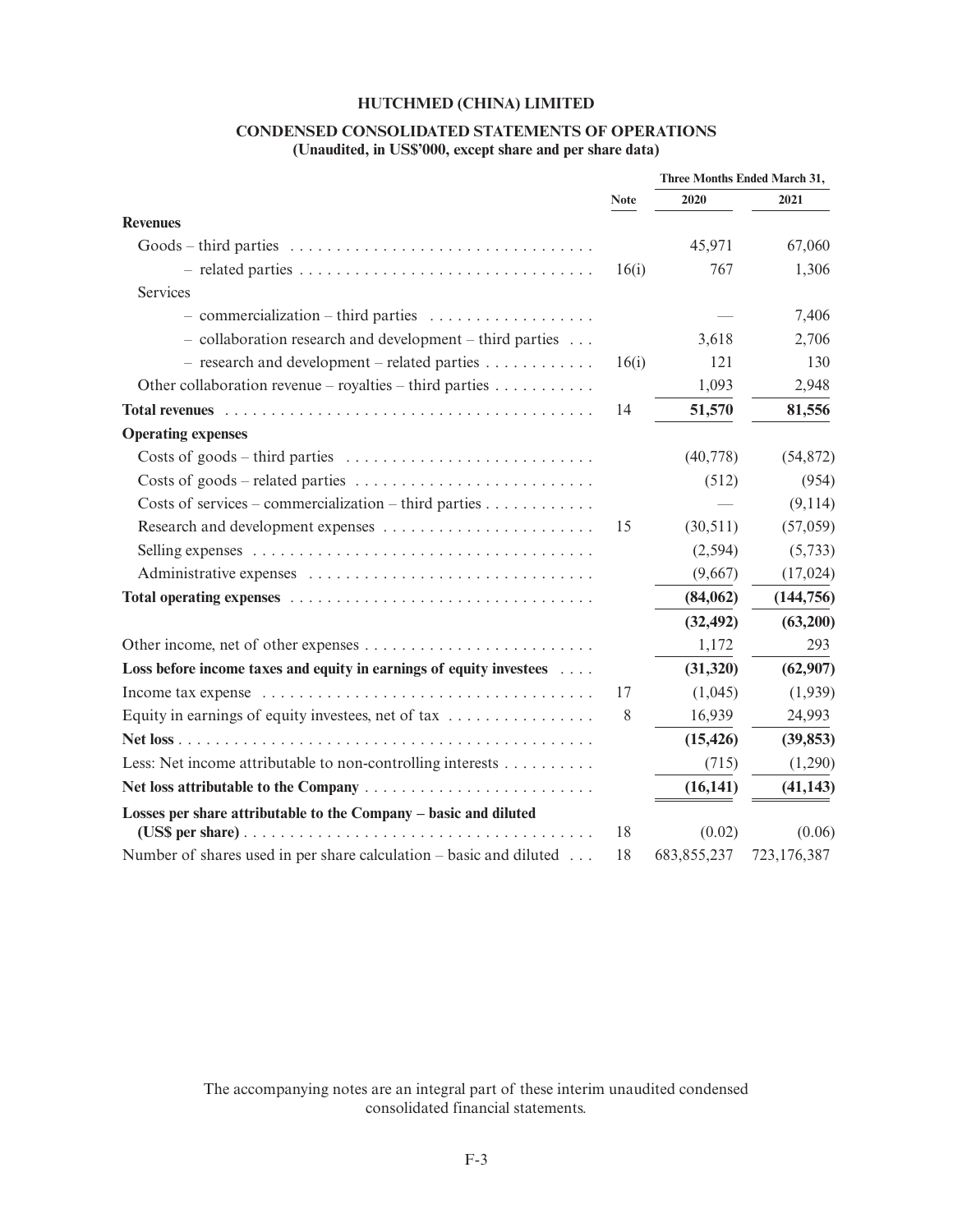# **CONDENSED CONSOLIDATED STATEMENTS OF COMPREHENSIVE LOSS (Unaudited, in US\$'000)**

|                                                                      | Three Months Ended March 31, |           |
|----------------------------------------------------------------------|------------------------------|-----------|
|                                                                      | 2020                         | 2021      |
|                                                                      | (15, 426)                    | (39, 853) |
| Other comprehensive loss                                             |                              |           |
|                                                                      | (1,655)                      | (1,062)   |
|                                                                      | (17,081)                     | (40, 915) |
| Less: Comprehensive income attributable to non-controlling interests | (570)                        | (1,280)   |
| Total comprehensive loss attributable to the Company                 | (17,651)                     | (42, 195) |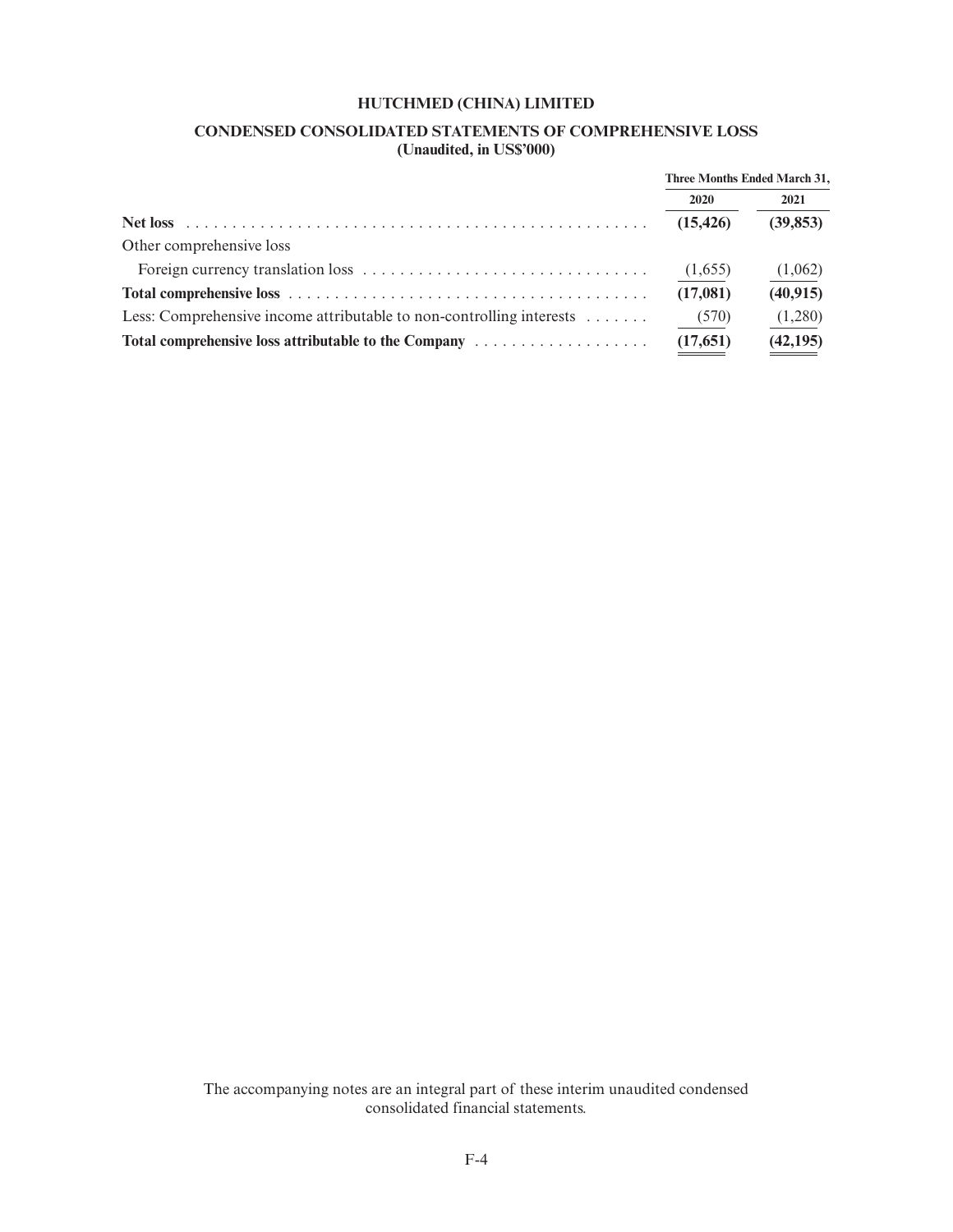# **CONDENSED CONSOLIDATED STATEMENTS OF CHANGES IN SHAREHOLDERS' EQUITY (Unaudited, in US\$'000, except share data in '000)**

|                                                               | Ordinary<br><b>Shares</b><br><b>Number</b> | Ordinary<br><b>Shares</b><br><b>Value</b> | <b>Additional</b><br>Paid-in<br>Capital | <b>Accumulated</b><br><b>Losses</b> | <b>Accumulated</b><br>Other<br>Comprehensive<br>(Loss)/Income | <b>Total</b><br>Company's<br>Shareholders'<br><b>Equity</b> | Non-<br>controlling<br><b>Interests</b> | <b>Total</b><br>Shareholders'<br><b>Equity</b> |
|---------------------------------------------------------------|--------------------------------------------|-------------------------------------------|-----------------------------------------|-------------------------------------|---------------------------------------------------------------|-------------------------------------------------------------|-----------------------------------------|------------------------------------------------|
| As at January $1, 2020$                                       | 666,906                                    | 66,691                                    | 514,904                                 | (289, 734)                          | (3,849)                                                       | 288,012                                                     | 24,891                                  | 312,903                                        |
| Net $(\text{loss})/$ income $\dots \dots \dots$               |                                            |                                           |                                         | (16, 141)                           |                                                               | (16, 141)                                                   | 715                                     | (15, 426)                                      |
| Issuance in relation to public                                | 23,669                                     | 2,366                                     | 115,975                                 |                                     |                                                               | 118,341                                                     |                                         | 118,341                                        |
| Issuance cost                                                 |                                            |                                           | (8,047)                                 |                                     |                                                               | (8,047)                                                     |                                         | (8,047)                                        |
| Share-based compensation<br>Share options                     |                                            |                                           | 345                                     |                                     |                                                               | 345                                                         |                                         | 345                                            |
| Long-term incentive plan<br>$("LTIP")$                        |                                            |                                           | 4,200                                   |                                     |                                                               | 4,200                                                       | (12)                                    | 4,188                                          |
|                                                               |                                            |                                           | 4,545                                   |                                     |                                                               | 4,545                                                       | (12)                                    | 4,533                                          |
| Transfer between reserves                                     |                                            |                                           | 10                                      | (10)                                |                                                               |                                                             |                                         |                                                |
| Foreign currency translation<br>adjustments                   | $\overline{\phantom{m}}$                   |                                           |                                         |                                     | (1,510)                                                       | (1,510)                                                     | (145)                                   | (1,655)                                        |
| As at March 31, 2020                                          | 690,575                                    | 69,057                                    | 627,387                                 | (305, 885)                          | (5,359)                                                       | 385,200                                                     | 25,449                                  | 410,649                                        |
| As at January $1, 2021$                                       | 727,722                                    | 72,772                                    | 822,458                                 | (415,591)                           | 4,477                                                         | 484,116                                                     | 34,833                                  | 518,949                                        |
| Net $(\text{loss})/$ income $\dots \dots \dots$               |                                            |                                           |                                         | (41, 143)                           |                                                               | (41, 143)                                                   | 1,290                                   | (39, 853)                                      |
| Issuances in relation to share<br>option exercises            | 400                                        | 40                                        | 202                                     |                                     |                                                               | 242                                                         |                                         | 242                                            |
| Share-based compensation<br>Share options $\dots \dots \dots$ |                                            |                                           | 2,942                                   |                                     |                                                               | 2,942                                                       | 6                                       | 2,948                                          |
| $LTIP$                                                        |                                            |                                           | 9,924                                   |                                     |                                                               | 9,924                                                       | 5                                       | 9,929                                          |
|                                                               |                                            |                                           | 12,866                                  |                                     |                                                               | 12,866                                                      | 11                                      | 12,877                                         |
| $LTIP$ – treasury shares acquired<br>and held by Trustee      |                                            |                                           | (26, 758)                               |                                     |                                                               | (26, 758)                                                   |                                         | (26, 758)                                      |
| Transfer between reserves                                     |                                            |                                           | 8                                       | (8)                                 |                                                               |                                                             |                                         |                                                |
| Foreign currency translation<br>adjustments                   |                                            |                                           |                                         |                                     | (1,052)                                                       | (1,052)                                                     | (10)                                    | (1,062)                                        |
| As at March 31, 2021 $\ldots \ldots \ldots$                   | 728,122                                    | 72,812                                    | 808,776                                 | (456, 742)                          | 3,425                                                         | 428,271                                                     | 36,124                                  | 464,395                                        |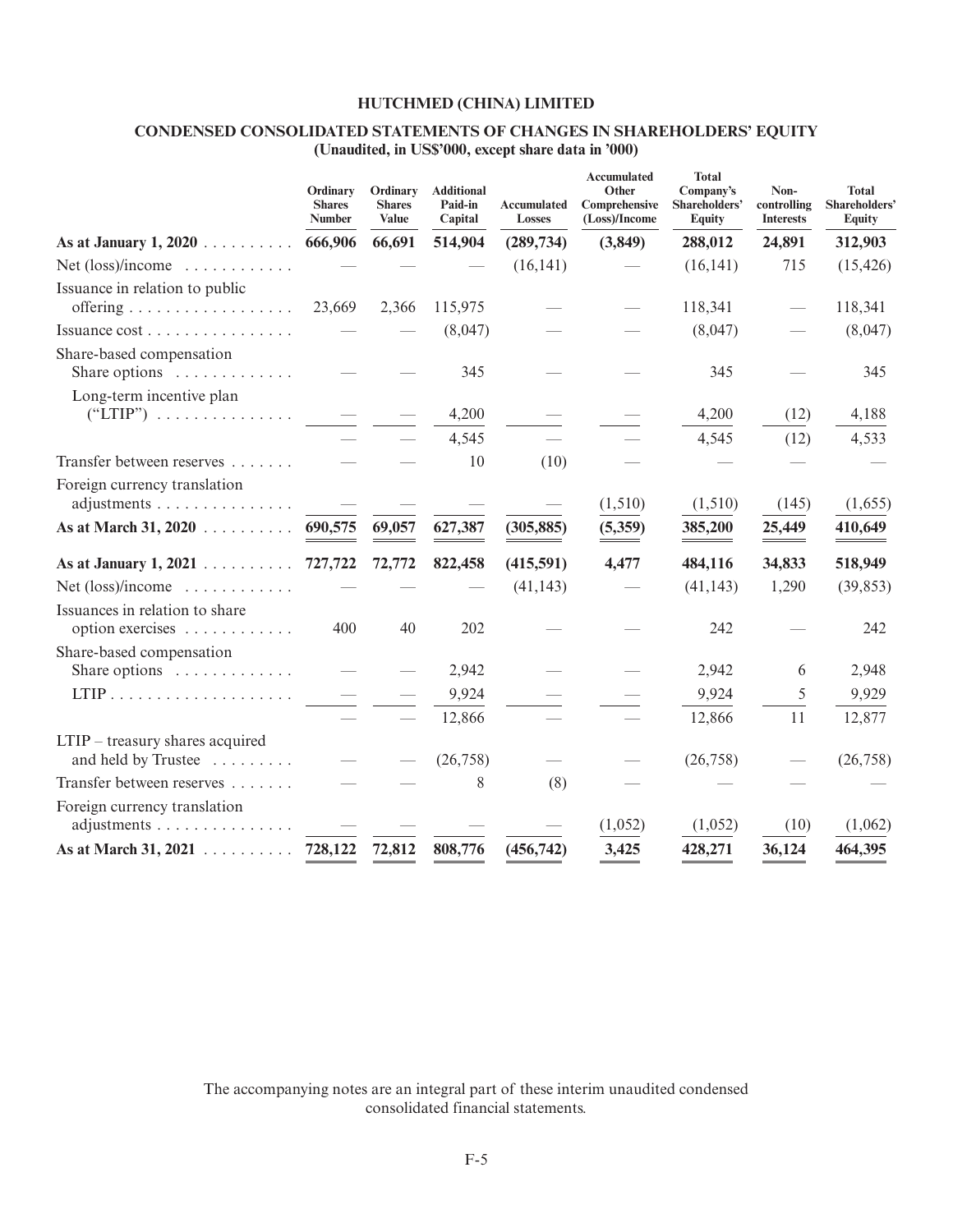# **CONDENSED CONSOLIDATED STATEMENTS OF CASH FLOWS**

**(Unaudited, in US\$'000)**

|                                                                                         |             | Three Months Ended March 31, |           |
|-----------------------------------------------------------------------------------------|-------------|------------------------------|-----------|
|                                                                                         | <b>Note</b> | 2020                         | 2021      |
| Net cash used in operating activities $\dots \dots \dots \dots \dots \dots \dots \dots$ | 20          | (1,757)                      | (22, 356) |
| <b>Investing activities</b>                                                             |             |                              |           |
|                                                                                         |             | (2,087)                      | (6,057)   |
|                                                                                         |             | (191, 764)                   | (49, 943) |
| Proceeds from short-term investments                                                    |             | 96,011                       | 199,549   |
|                                                                                         | 8           |                              | 15,912    |
|                                                                                         |             |                              | (355)     |
|                                                                                         |             |                              | 930       |
| Net cash (used in)/generated from investing activities                                  |             | (97, 840)                    | 160,036   |
| <b>Financing activities</b>                                                             |             |                              |           |
|                                                                                         |             | 118,341                      | 242       |
|                                                                                         | 13(ii)      |                              | (26, 758) |
|                                                                                         |             | (7,643)                      | (231)     |
| Net cash generated from/(used in) financing activities $\dots \dots \dots$              |             | 110,698                      | (26, 747) |
|                                                                                         |             | 11,101                       | 110,933   |
| Effect of exchange rate changes on cash and cash equivalents                            |             | (18)                         | (430)     |
|                                                                                         |             | 11,083                       | 110,503   |
| Cash and cash equivalents                                                               |             |                              |           |
| Cash and cash equivalents at beginning of period                                        |             | 121,157                      | 235,630   |
|                                                                                         |             | 132,240                      | 346,133   |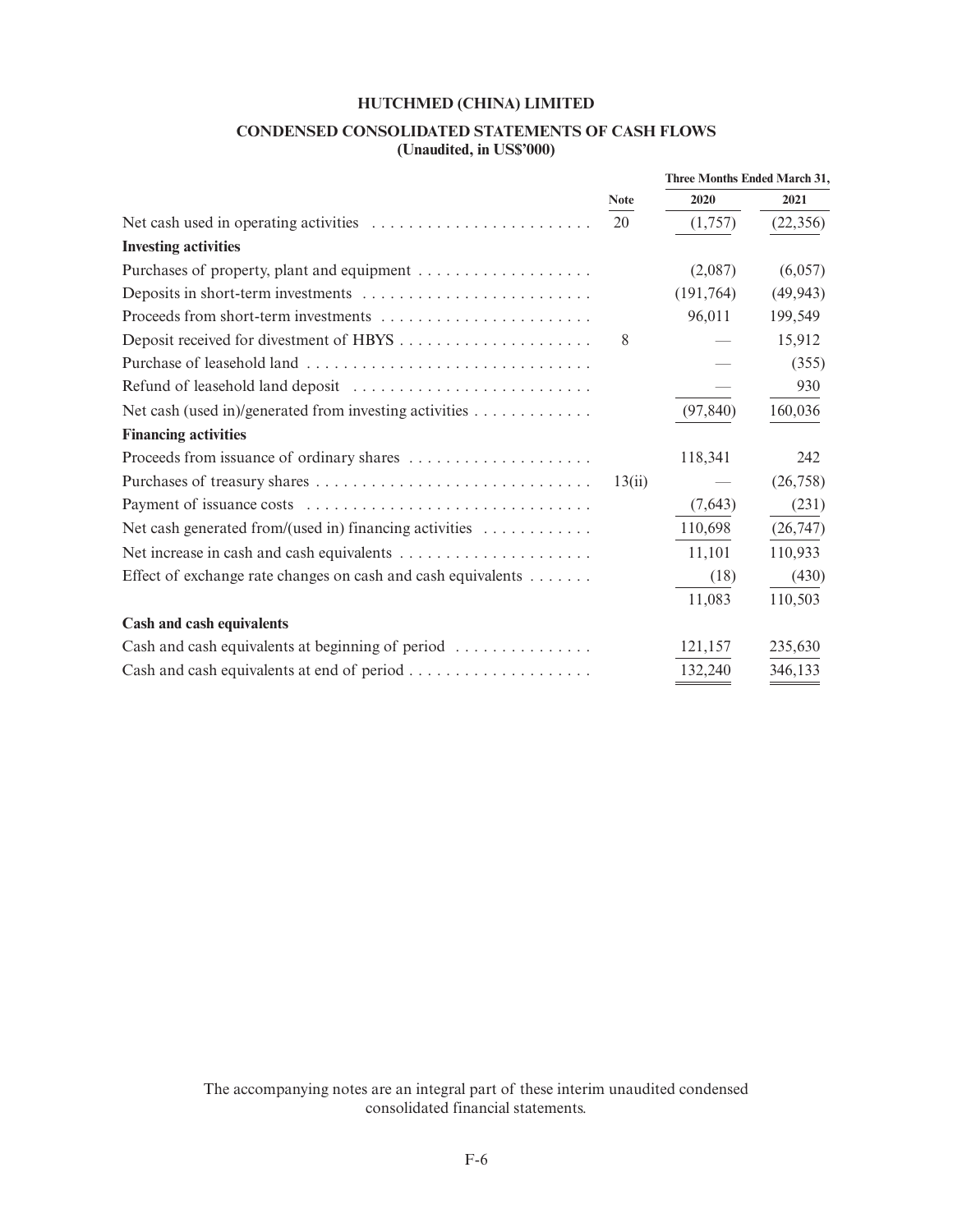# **NOTES TO THE INTERIM UNAUDITED CONDENSED CONSOLIDATED FINANCIAL STATEMENTS**

#### **1. Organization and Nature of Business**

HUTCHMED (China) Limited (formerly Hutchison China MediTech Limited) (the "Company") and its subsidiaries (together the "Group") are principally engaged in researching, developing, manufacturing and marketing pharmaceutical products. The Group and its equity investees have research and development facilities and manufacturing plants in the People's Republic of China (the "PRC") and sell their products mainly in the PRC, including Hong Kong. In addition, the Group has established international operations in the United States of America (the "U.S.") and Europe.

## *Liquidity*

As at March 31, 2021, the Group had accumulated losses of US\$456,742,000, primarily due to its spending in drug research and development activities. The Group regularly monitors current and expected liquidity requirements to ensure that it maintains sufficient cash balances and adequate credit facilities to meet its liquidity requirements in the short and long term. As at March 31, 2021, the Group had cash and cash equivalents of US\$346,133,000, short-term investments of US\$49,939,000 and unutilized bank borrowing facilities of US\$69,359,000. Short-term investments comprised of bank deposits maturing over three months. The Group's operating plan includes the continued receipt of dividends from certain of its equity investees. Dividends received from equity investees for the three months ended March 31, 2020 and 2021 were US\$28,270,000 and US\$30,513,000 respectively.

Based on the Group's operating plan, the existing cash and cash equivalents, short-term investments and unutilized bank borrowing facilities are considered to be sufficient to meet the cash requirements to fund planned operations and other commitments for at least the next twelve months (the look-forward period used), and it is appropriate for the Group to prepare the unaudited condensed consolidated financial statements on a going concern basis.

## **2. Summary of Significant Accounting Policies**

## *Principles of Consolidation and Basis of Presentation*

The interim unaudited condensed consolidated financial statements have been prepared in conformity with generally accepted accounting principles in the United States of America ("U.S. GAAP") for interim financial information. Accordingly, they do not include all of the information and footnotes required by U.S. GAAP for complete financial statements. The interim unaudited condensed consolidated financial statements have been prepared on the same basis as the annual audited consolidated financial statements. In the opinion of management, all adjustments, consisting of normal recurring adjustments necessary for the fair statement of results for the periods presented, have been included. The results of operations of any interim period are not necessarily indicative of the results of operations for the full year or any other interim period.

The comparative year-end condensed balance sheet data was derived from the annual audited consolidated financial statements, but is condensed to the same degree as the interim condensed balance sheet data.

The interim unaudited condensed consolidated financial statements and related disclosures have been prepared with the presumption that users have read or have access to the annual audited consolidated financial statements for the preceding fiscal year.

The preparation of interim unaudited condensed consolidated financial statements in conformity with U.S. GAAP requires management to make estimates and assumptions that affect the reported amounts of assets and liabilities and the disclosure of contingent assets and liabilities at the date of the interim unaudited condensed consolidated financial statements and the reported amounts of revenues and expenses during the reporting period. Actual results could differ from those estimates.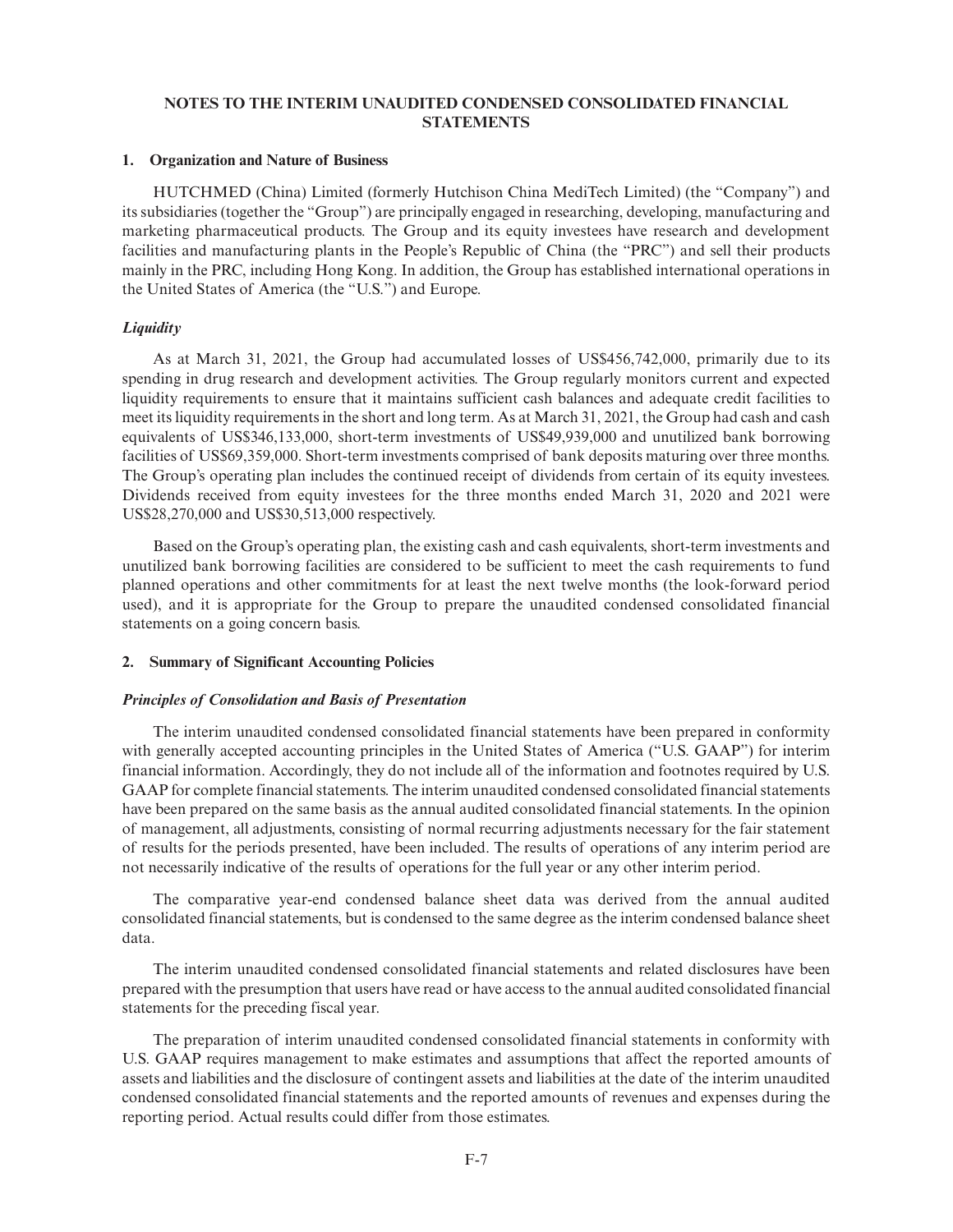#### **3. Cash and Cash Equivalents**

|                                                                                                  | December 31.<br>2020 | March 31,<br>2021 |
|--------------------------------------------------------------------------------------------------|----------------------|-------------------|
|                                                                                                  | $(in$ US\$'000 $)$   |                   |
| Cash at bank and on hand (note (a)) $\dots \dots \dots \dots \dots \dots \dots \dots$            | 87,828               | 143,290           |
| Bank deposits maturing in three months or less (note (a)) $\dots \dots \dots$                    | 147,802              | 202,843           |
|                                                                                                  | 235,630              | 346,133           |
| Denominated in:                                                                                  |                      |                   |
| U.S. dollar ("US\$") (note (b)) $\ldots \ldots \ldots \ldots \ldots \ldots \ldots \ldots \ldots$ | 164.201              | 199,336           |
| Renminbi ("RMB") (note (b)) $\ldots \ldots \ldots \ldots \ldots \ldots \ldots \ldots \ldots$     | 64.258               | 125,820           |
|                                                                                                  | 954                  | 2,026             |
| Hong Kong dollar ("HK\$") $\dots \dots \dots \dots \dots \dots \dots \dots \dots \dots$          | 5.907                | 18,907            |
| Euro                                                                                             | 310                  | 44                |
|                                                                                                  | 235,630              | 346,133           |

Notes:

- (a) The weighted average effective interest rate on bank deposits for the year ended December 31, 2020 and the three months ended March 31, 2021 was 1.12% per annum and 0.78% per annum respectively.
- (b) Certain cash and bank balances denominated in RMB, US\$ and £ were deposited with banks in the PRC. The conversion of these balances into foreign currencies is subject to the rules and regulations of foreign exchange control promulgated by the PRC government.

#### **4. Short-term Investments**

|                                                 | December 31.<br>2020 | March 31,<br>2021 |
|-------------------------------------------------|----------------------|-------------------|
|                                                 |                      | $(in$ US\$'000)   |
| Bank deposits maturing over three months (note) |                      |                   |
| Denominated in:                                 |                      |                   |
|                                                 | 187.961              | 44.169            |
|                                                 | 612                  | 1.924             |
|                                                 | 10,973               | 3,846             |
|                                                 | 199.546              | 49.939            |

Note: The weighted average effective interest rate on bank deposits for the year ended December 31, 2020 and the three months ended March 31, 2021 was 1.06% per annum and 0.31% per annum respectively (with maturities ranging from 91 to 180 days).

#### **5. Accounts Receivable — Third Parties**

Accounts receivable from contracts with customers, net of allowance for credit losses, consisted of the following:

| December 31, March 31,<br><b>2020</b> | 2021   |
|---------------------------------------|--------|
| $(in$ US\$'000)                       |        |
| 46.743                                | 53.268 |
| (95)                                  | (140)  |
| 46.648                                | 53,128 |

Substantially all accounts receivable are denominated in RMB, US\$ and HK\$ and are due within one year from the end of the reporting periods. The carrying values of accounts receivable approximate their fair values due to their short-term maturities.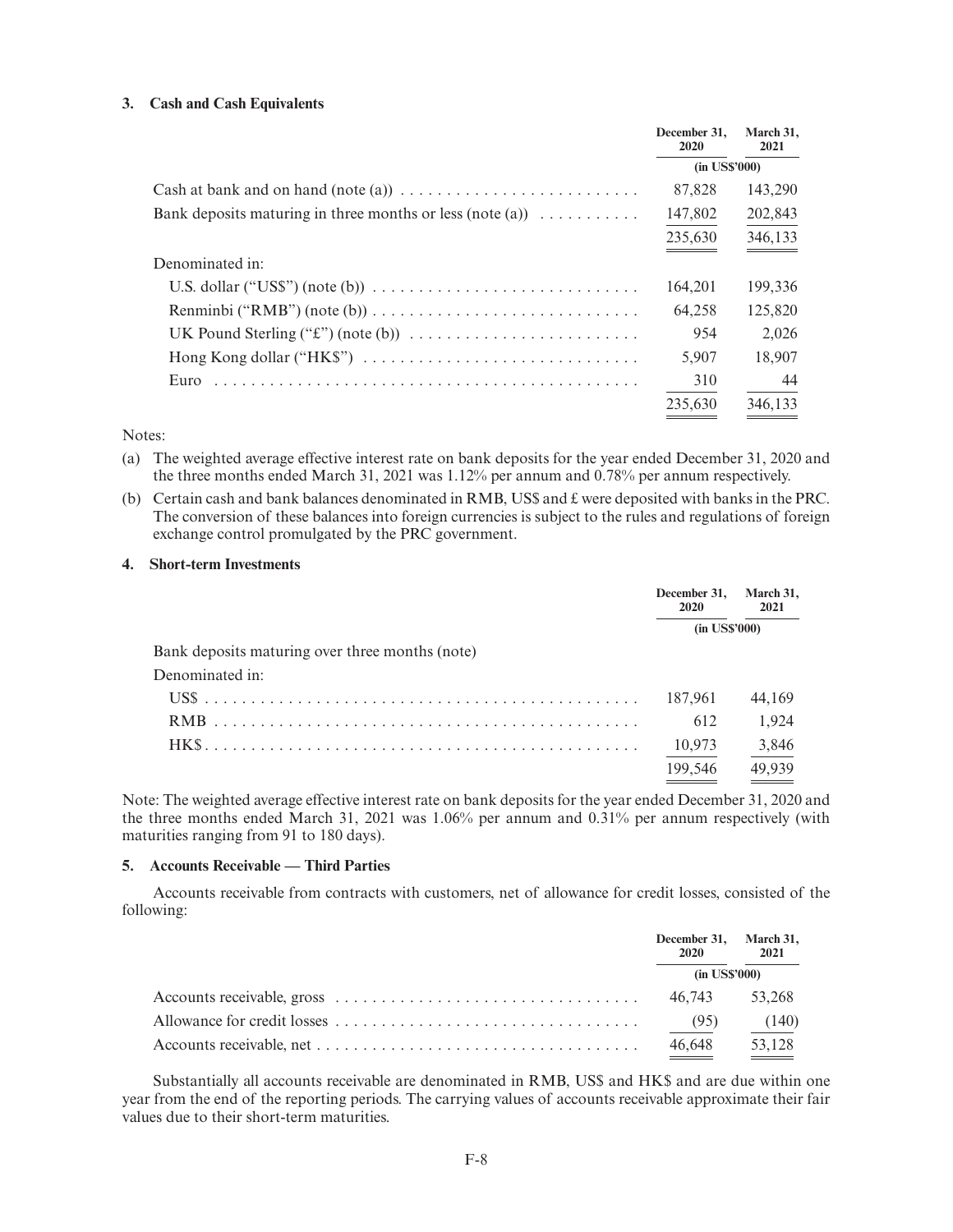Movements on the allowance for credit losses:

|                                                                                                                   | 2020            | 2021     |
|-------------------------------------------------------------------------------------------------------------------|-----------------|----------|
|                                                                                                                   | $(in$ US\$'000) |          |
|                                                                                                                   | 16              | 95       |
| Increase in allowance for credit losses (note) $\dots \dots \dots \dots \dots \dots$                              | 71              | 57       |
| Decrease in allowance due to subsequent collection                                                                | (6)             | (12)     |
|                                                                                                                   | (1)             | $\equiv$ |
| As at March 31 $\ldots$ $\ldots$ $\ldots$ $\ldots$ $\ldots$ $\ldots$ $\ldots$ $\ldots$ $\ldots$ $\ldots$ $\ldots$ | 80              | 140      |

Note: The expected credit loss rate for the three months ended March 31, 2020 and 2021 was approximately 0.2% and 0.3% respectively.

An aging analysis based on the relevant invoice dates is as follows:

|                                                                                                  | December 31, March 31,<br>2020 | 2021               |
|--------------------------------------------------------------------------------------------------|--------------------------------|--------------------|
|                                                                                                  |                                | $(in$ US\$'000 $)$ |
|                                                                                                  | 42.434                         | 48,206             |
| Between 3 months to 6 months $\dots \dots \dots \dots \dots \dots \dots \dots \dots \dots \dots$ | 3.118                          | 3,903              |
|                                                                                                  | -23                            | -19                |
|                                                                                                  | 1,168                          | 1,140              |
|                                                                                                  | 46,743                         | 53,268             |

#### **6. Inventories**

Inventories, net of provision for excess and obsolete inventories, consisted of the following:

| December 31, March 31,<br>2020 | 2021   |
|--------------------------------|--------|
| $(in$ US\$'000)                |        |
| 4.502                          | 4.261  |
| 15,264                         | 15,496 |
| 19.766                         | 19.757 |

# **7. Leases**

Leases consisted of the following:

|                     | December 31, March 31,<br>2020 | 2021  |
|---------------------|--------------------------------|-------|
|                     | $(in$ US\$'000)                |       |
| Right-of-use assets |                                |       |
|                     | 6.789                          | 8.707 |
|                     | 945                            | 882   |
|                     | 197                            | 182   |
| Others              | 85                             | 78    |
|                     | 8,016                          | 9,849 |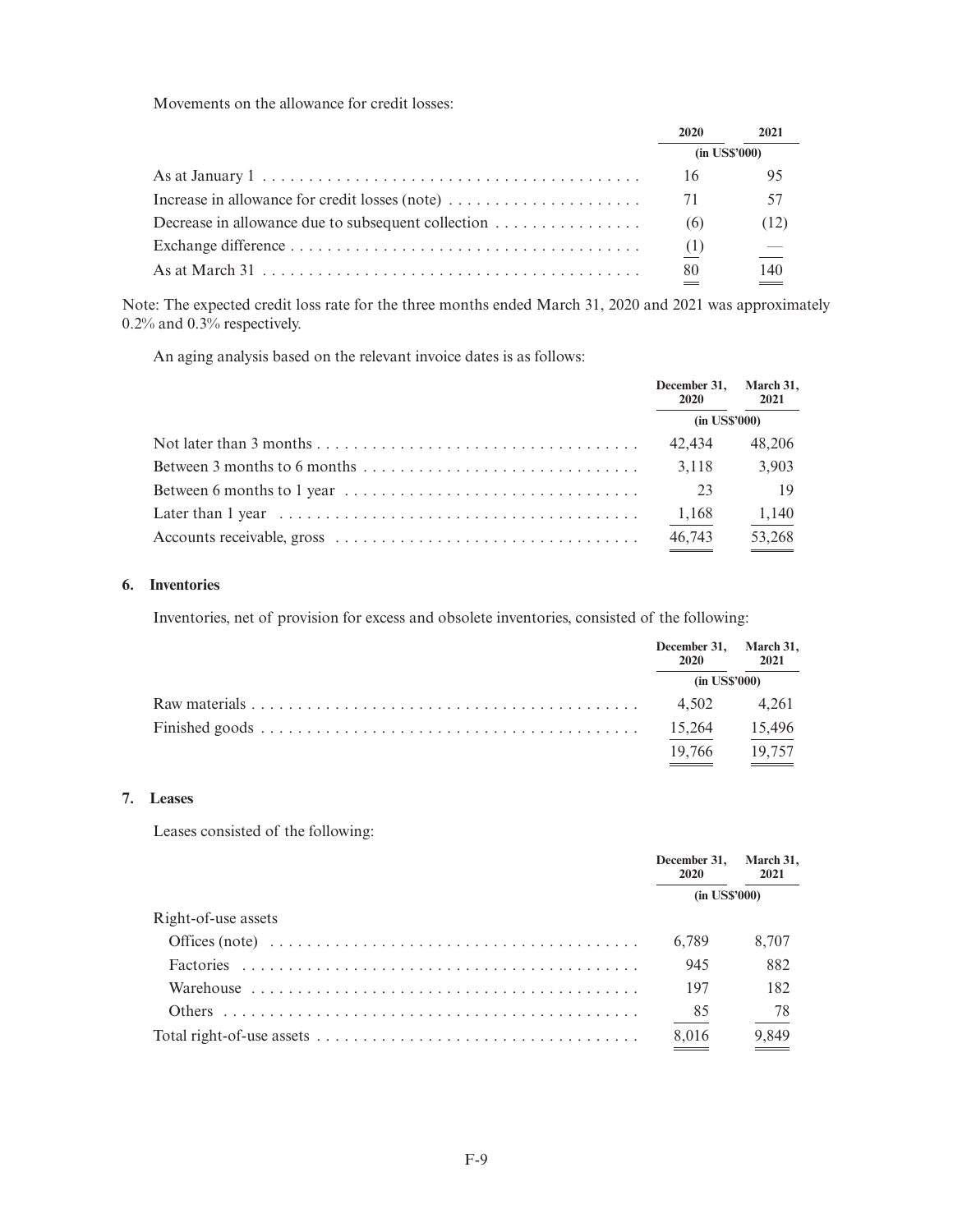|                                                                                                                                                                                                                                | December 31, March 31,<br>2020 | 2021   |
|--------------------------------------------------------------------------------------------------------------------------------------------------------------------------------------------------------------------------------|--------------------------------|--------|
|                                                                                                                                                                                                                                | $(in$ US\$ '000)               |        |
| Lease liabilities – current $\ldots$ , $\ldots$ , $\ldots$ , $\ldots$ , $\ldots$ , $\ldots$ , $\ldots$ , $\ldots$ , $\ldots$ , $\ldots$                                                                                        | 2.785                          | 3.970  |
|                                                                                                                                                                                                                                | 6,064                          | 6,529  |
| Total lease liabilities expressionally experience in the contract of the contract of the contract of the contract of the contract of the contract of the contract of the contract of the contract of the contract of the contr | 8,849                          | 10,499 |

Note: Includes US\$2.0 million and US\$1.8 million right-of-use asset as at December 31, 2020 and March 31, 2021 respectively, for corporate offices in Hong Kong that are leased through May 2024 in which the contract has a termination option with 3-month advance notice. The termination option was not recognized as part of the right-of-use asset and lease liability as it was uncertain that the Group will exercise such option.

Lease activities are summarized as follows:

|                                                                                 | <b>Three Months Ended</b><br>March 31, |       |
|---------------------------------------------------------------------------------|----------------------------------------|-------|
|                                                                                 | 2020                                   | 2021  |
|                                                                                 | $(in$ US\$ '000)                       |       |
| Lease expenses:                                                                 |                                        |       |
| Short-term leases with lease terms equal or less than 12 months $\dots \dots$   | 144                                    | 22    |
| Leases with lease terms greater than 12 months (note) $\dots \dots \dots \dots$ | 821                                    | 938   |
|                                                                                 | 965                                    | 960   |
|                                                                                 | 1,074                                  | 1,151 |
| Non-cash: Lease liabilities recognized from obtaining right-of-use assets.      | 50                                     | 2,686 |
| Non-cash: Lease liabilities changed in relation to modifications $\dots \dots$  | (54)                                   |       |

Lease contracts are typically within a period of 1 to 8 years. The weighted average remaining lease term and the weighted average discount rate as at March 31, 2020 was 2.76 years and 4.09% respectively. The weighted average remaining lease term and the weighted average discount rate as at March 31, 2021 was 3.21 years and 4.05% respectively.

Future lease payments are as follows:

|                 | December 31,<br>2021 | March 31,<br>2020 |
|-----------------|----------------------|-------------------|
|                 | $(in$ US\$'000)      |                   |
| Lease payments: |                      |                   |
|                 | 3,059                | 4,297             |
|                 | 2.429                | 3,431             |
|                 | 2,222                | 2,161             |
|                 | 1.046                | 587               |
|                 | 216                  | 217               |
|                 | 484                  | 429               |
|                 | 9,456                | 11,122            |
|                 | (607)                | (623)             |
|                 | 8,849                | 10.499            |

Note: Excludes future lease payments on a lease not commenced as at March 31, 2021 in the aggregate amount of US\$2.8 million.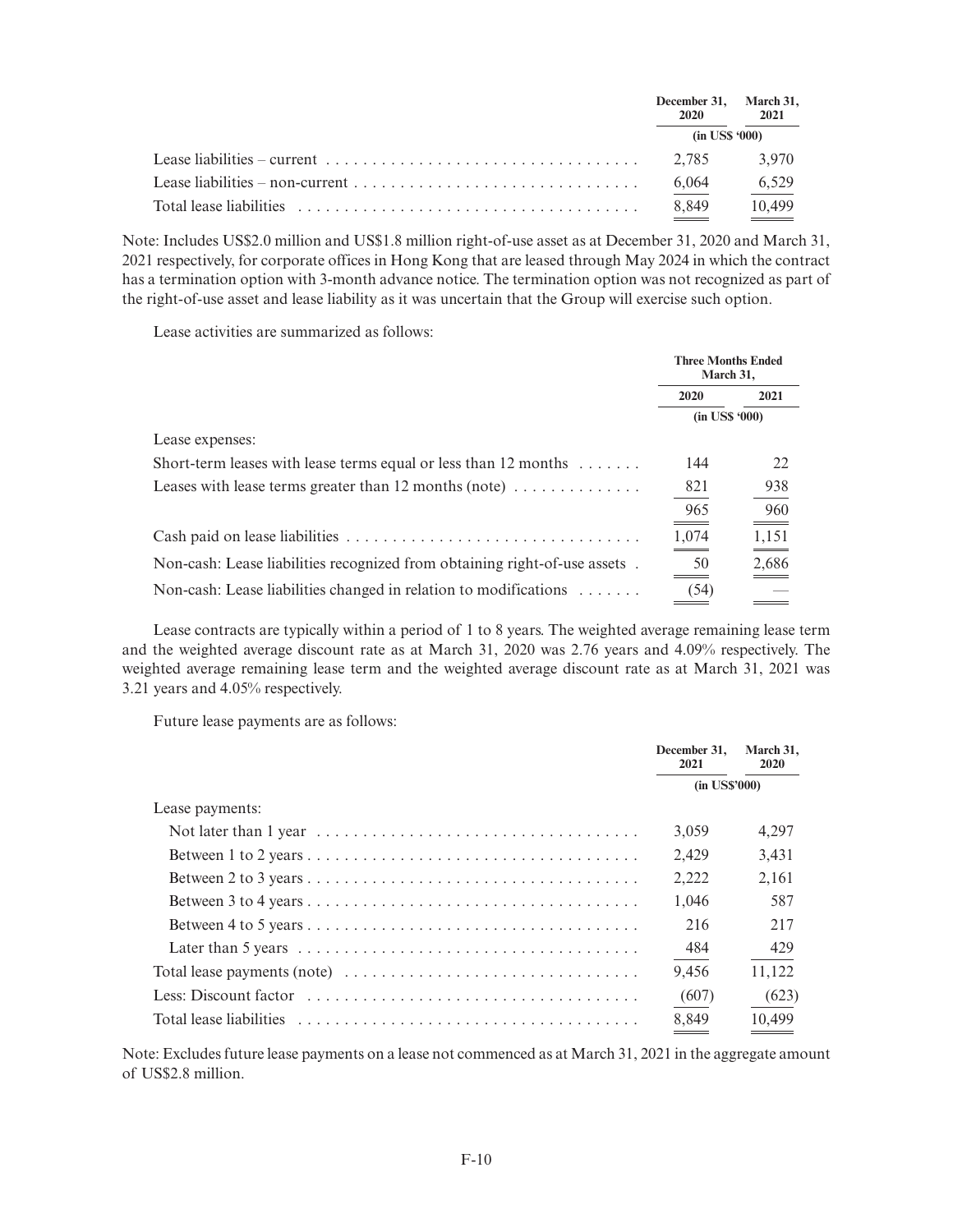## **8. Investments in Equity Investees**

Investments in equity investees consisted of the following:

|                                                     | December 31.<br>2020 | March 31,<br>2021 |
|-----------------------------------------------------|----------------------|-------------------|
|                                                     | $(in$ US\$'000)      |                   |
| Hutchison Whampoa Guangzhou Baiyunshan Chinese      |                      |                   |
|                                                     | 59.712               | 63,969            |
| Shanghai Hutchison Pharmaceuticals Limited ("SHPL") | 79.408               | 69,432            |
| Other                                               | 385                  | 415               |
|                                                     | 139.505              | 133,816           |

Note: In March 2021, the Group entered into a sale and purchase agreement (the "SPA") with a third party (the "Buyer") to sell its entire investment in HBYS with closing subject to PRC regulatory review. As part of the divestment, the Group is entitled to (a) cash consideration of US\$159.1 million, which includes US\$15.9 million deposit collected upon the signing of the SPA and the remainder due upon closing and (b) US\$52.3 million related to distributions of prior year undistributed profits and a land bonus payment. The amounts to be received under (a) and (b) aggregate to US\$211.4 million of which the amounts attributable to the Company are US\$169.1 million.

The equity investees are private companies and there are no quoted market prices available for their shares.

Summarized financial information for the significant equity investees HBYS and SHPL, both under Other Ventures segment, is as follows:

#### **(i) Summarized balance sheets**

|                                                                                      | <b>HBYS</b>          |                   |                      |                   | <b>SHPL</b> |  |
|--------------------------------------------------------------------------------------|----------------------|-------------------|----------------------|-------------------|-------------|--|
|                                                                                      | December 31.<br>2020 | March 31.<br>2021 | December 31.<br>2020 | March 31.<br>2021 |             |  |
|                                                                                      | $(in$ US\$'000)      |                   |                      |                   |             |  |
|                                                                                      | 177,888              | 202,601           | 175,965              | 198,158           |             |  |
| Non-current assets $\ldots \ldots \ldots \ldots \ldots \ldots \ldots \ldots$         | 95,731               | 94,700            | 93.361               | 94,691            |             |  |
|                                                                                      | (137, 179)           | (152, 727)        | (109, 873)           | (151,065)         |             |  |
|                                                                                      | (16, 034)            | (15,670)          | (6,739)              | (9,022)           |             |  |
| Net assets $\dots \dots \dots \dots \dots \dots \dots \dots \dots \dots \dots \dots$ | 120,406              | 128,904           | 152.714              | 132,762           |             |  |
|                                                                                      | (982)                | (966)             |                      |                   |             |  |
|                                                                                      | 119.424              | 127.938           | 152.714              | 132,762           |             |  |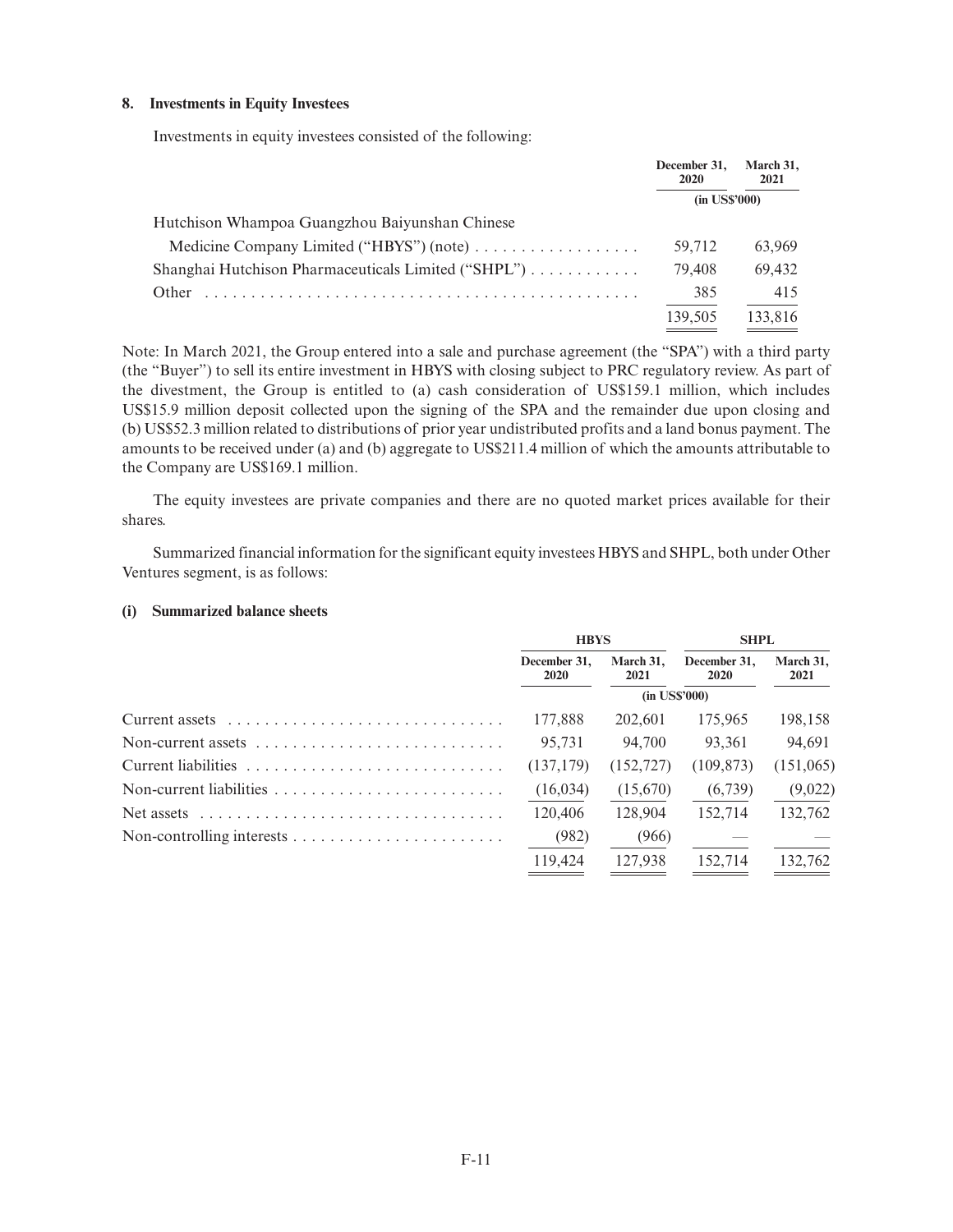#### **(ii) Summarized statements of operations**

|                                                                                         | <b>HBYS</b>                  |          |         | <b>SHPL</b> |
|-----------------------------------------------------------------------------------------|------------------------------|----------|---------|-------------|
|                                                                                         | Three Months Ended March 31, |          |         |             |
|                                                                                         | 2020                         | 2021     | 2020    | 2021        |
|                                                                                         | $(in$ US\$'000)              |          |         |             |
| Revenue $\dots\dots\dots\dots\dots\dots\dots\dots\dots\dots\dots\dots\dots\dots\dots$   | 67,605                       | 88,549   | 76,701  | 106,055     |
|                                                                                         | 32,632                       | 47,578   | 57,389  | 82,559      |
|                                                                                         | 60                           | 42       | 196     | 492         |
|                                                                                         | (3)                          |          |         |             |
| Profit before taxation                                                                  | 8,364                        | 10.054   | 30,096  | 48,226      |
| Income tax expense (note) $\dots \dots \dots \dots \dots \dots \dots \dots \dots \dots$ | (1,284)                      | (1, 492) | (3,436) | (6,878)     |
|                                                                                         | 7,080                        | 8,562    | 26,660  | 41,348      |
|                                                                                         | 68                           | 14       |         |             |
| Net income attributable to the shareholders of equity investee                          | 7,148                        | 8.576    | 26,660  | 41,348      |

Note: The main entities within each of the HBYS and SHPL groups have been granted the High and New Technology Enterprise ("HNTE") status (the latest renewal of this status covers the years from 2020 to 2022). These entities were eligible to use a preferential income tax rate of 15% for the three months ended March 31, 2021 on this basis.

For the three months ended March 31, 2020 and 2021, other equity investees had net income of approximately US\$70,000 and US\$62,000 respectively.

# **(iii) Reconciliation of summarized financial information**

Reconciliation of the summarized financial information presented to the carrying amount of investments in equity investees is as follows:

|                                                                                            | <b>HBYS</b> |                 | <b>SHPL</b> |           |
|--------------------------------------------------------------------------------------------|-------------|-----------------|-------------|-----------|
|                                                                                            | 2020        | 2021            | 2020        | 2021      |
|                                                                                            |             | $(in$ US\$'000) |             |           |
| Opening net assets after non-controlling interests as at January 1                         | 44.541      | 119.424         | 146,759     | 152,714   |
| Net income attributable to the shareholders of equity investee $\dots$ .                   | 7.148       | 8.576           | 26.660      | 41,348    |
| Dividends declared $\ldots \ldots \ldots \ldots \ldots \ldots \ldots \ldots \ldots \ldots$ |             |                 | (28, 205)   | (61, 026) |
|                                                                                            | (506)       | (62)            | (1,638)     | (274)     |
| Closing net assets after non-controlling interests as at March $31$                        | 51,183      | 127,938         | 143,576     | 132,762   |
|                                                                                            | 25.592      | 63.969          | 71.788      | 66,381    |
| Goodwill                                                                                   |             |                 | 2.821       | 3,051     |
|                                                                                            | 25.592      | 63.969          | 74,609      | 69,432    |
|                                                                                            |             |                 |             |           |

The equity investees had the following capital commitments:

|                               | <b>March 31, 2021</b> |  |
|-------------------------------|-----------------------|--|
|                               | $(in$ US\$'000)       |  |
| Property, plant and equipment |                       |  |
|                               | 2.348                 |  |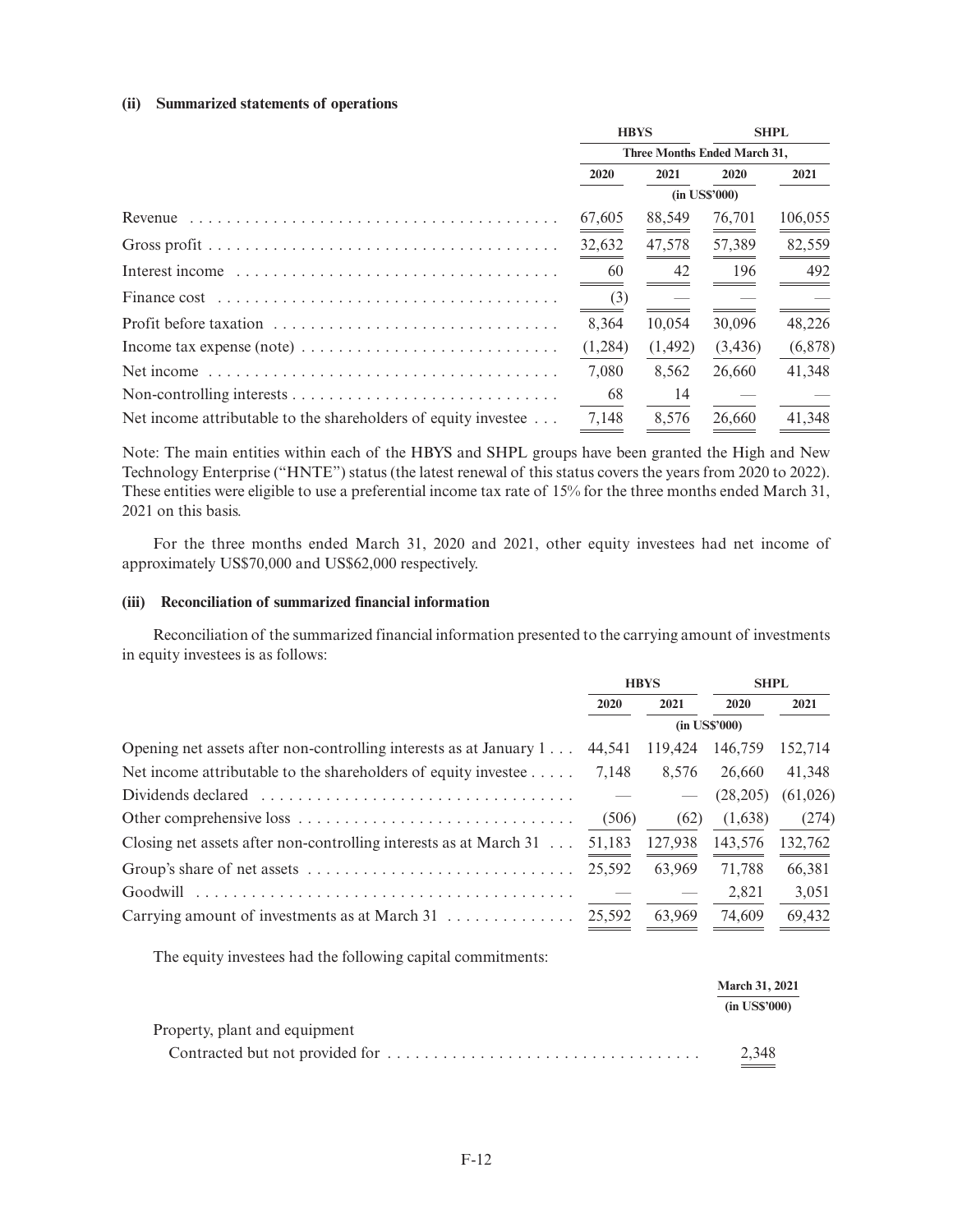#### **9. Accounts Payable**

|                                                                       | December 31.<br>2020 | March 31,<br>2021 |
|-----------------------------------------------------------------------|----------------------|-------------------|
|                                                                       | $(in$ US\$'000)      |                   |
|                                                                       | 26,756 23,330        |                   |
| Accounts payable – non-controlling shareholders of subsidiaries (Note |                      |                   |
|                                                                       | 4,856                | 5,306             |
|                                                                       | 31,612               | 28,636            |

Substantially all accounts payable are denominated in RMB and US\$ and due within one year from the end of the reporting period. The carrying values of accounts payable approximate their fair values due to their short-term maturities.

An aging analysis based on the relevant invoice dates is as follows:

|                                                                                                     | December 31, March 31,<br><b>2020</b> | 2021   |
|-----------------------------------------------------------------------------------------------------|---------------------------------------|--------|
|                                                                                                     | $(in$ US\$'000)                       |        |
|                                                                                                     | 26,270                                | 23,561 |
| Between 3 months to 6 months $\dots \dots \dots \dots \dots \dots \dots \dots \dots \dots$          | 3.364                                 | 3,269  |
|                                                                                                     | 782                                   | 513    |
| Later than $1$ year $\dots \dots \dots \dots \dots \dots \dots \dots \dots \dots \dots \dots \dots$ | 1,196                                 | 1,293  |
|                                                                                                     | 31,612                                | 28,636 |

#### **10. Other Payables, Accruals and Advance Receipts**

Other payables, accruals and advance receipts consisted of the following:

|                                                   | December 31.<br>2020 | March 31,<br>2021 |
|---------------------------------------------------|----------------------|-------------------|
|                                                   | $(in$ US\$'000)      |                   |
|                                                   | 21.982               | 12,919            |
| Accrued research and development expenses         | 72.697               | 78,092            |
|                                                   | 5.747                | 9,493             |
| Accrued administrative and other general expenses | 10.319               | 11,946            |
|                                                   | 374                  | 6.898             |
|                                                   | 1.408                | 1.603             |
| Deposit received for divestment of HBYS (Note 8)  | $\hspace{0.05cm}$    | 15,912            |
|                                                   | 8,355                | 13,469            |
|                                                   | 120,882              | 150,332           |

#### **11. Bank Borrowings**

Bank borrowings consisted of the following:

| December 31, March 31,<br>2020 | 2021   |
|--------------------------------|--------|
| $(in$ US\$'000)                |        |
| 26,861                         | 26.872 |

The weighted average interest rate for outstanding bank borrowings for the year ended December 31, 2020 and the three months ended March 31, 2021 was 1.89% per annum and 1.14% per annum respectively. The carrying amounts of the Group's bank borrowings were denominated in HK\$.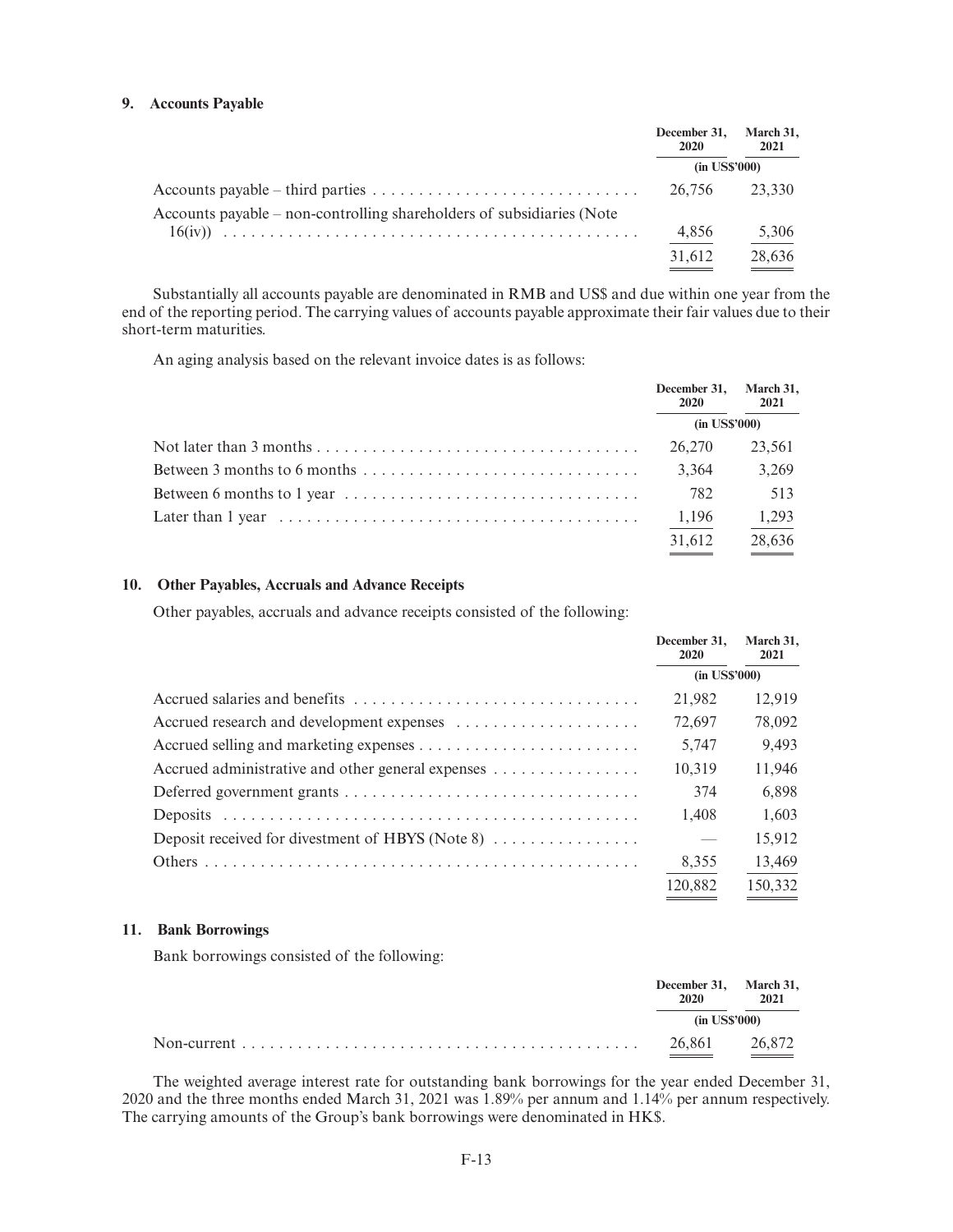#### **(i) 3-year revolving loan facility and 3-year term loan and revolving loan facilities**

In November 2018, the Group through its subsidiary, renewed a 3-year revolving loan facility with a bank in the amount of HK\$234,000,000 (US\$30,000,000) with an interest rate at the Hong Kong Interbank Offered Rate ("HIBOR") plus 0.85% per annum. This credit facility is guaranteed by the Company. As at December 31, 2020 and March 31, 2021, no amount has been drawn from the revolving loan facility.

In May 2019, the Group through its subsidiary, entered into a separate facility agreement with the bank for the provision of additional unsecured credit facilities in the aggregate amount of HK\$400,000,000 (US\$51,282,000). The 3-year credit facilities include (i) a HK\$210,000,000 (US\$26,923,000) term loan facility and (ii) a HK\$190,000,000 (US\$24,359,000) revolving loan facility, both with an interest rate at HIBOR plus 0.85% per annum, and an upfront fee of HK\$819,000 (US\$105,000) on the term loan. These credit facilities are guaranteed by the Company. The term loan was drawn in October 2019 and is due in May 2022. As at December 31, 2020 and March 31, 2021, no amount has been drawn from the revolving loan facility.

#### **(ii) 2-year revolving loan facilities**

In August 2018, the Group through its subsidiary, entered into two separate facility agreements with banks for the provision of unsecured credit facilities in the aggregate amount of HK\$507,000,000 (US\$65,000,000). The first credit facility was a HK\$351,000,000 (US\$45,000,000) revolving loan facility, with a term of 2 years and an interest rate at HIBOR plus 1.35% per annum. The second credit facility was a HK\$156,000,000 (US\$20,000,000) revolving loan facility, with a term of 2 years and an interest rate at HIBOR plus 1.35% per annum. These credit facilities were guaranteed by the Company. No amount has been drawn from either of the revolving loan facilities. Both loan facilities expired in August 2020.

In August 2020, the Group through its subsidiary, entered into a 2-year revolving loan facility with a bank in the amount of HK\$117,000,000 (US\$15,000,000) with an interest rate at HIBOR plus 4.5% per annum. This credit facility is guaranteed by the Company. As at December 31, 2020 and March 31, 2021, no amount has been drawn from the revolving loan facility.

The Group's bank borrowings are repayable as from the dates indicated as follows:

| December 31,<br>2020 | March 31,<br>2021 |
|----------------------|-------------------|
| $(in$ US\$'000)      |                   |
|                      |                   |
| 26,923               | 26,923            |
| 26.923               | 26.923            |

As at December 31, 2020 and March 31, 2021, the Group had unutilized bank borrowing facilities of HK\$541,000,000 (US\$69,359,000).

#### **12. Commitments and Contingencies**

The Group had the following capital commitments:

|                               | March 31,<br>2021 |
|-------------------------------|-------------------|
|                               | $(in$ US\$'000)   |
| Property, plant and equipment |                   |
|                               | 44.183            |

Capital commitments for property, plant and equipment are mainly for construction of a factory in Shanghai. The Group does not have any other significant commitments or contingencies.

#### **13. Share-based Compensation**

## **(i) Share-based Compensation of the Company**

The Company conditionally adopted a share option scheme on June 4, 2005 (as amended on March 21, 2007) and such scheme has a term of 10 years. It expired in 2016 and no further share options can be granted.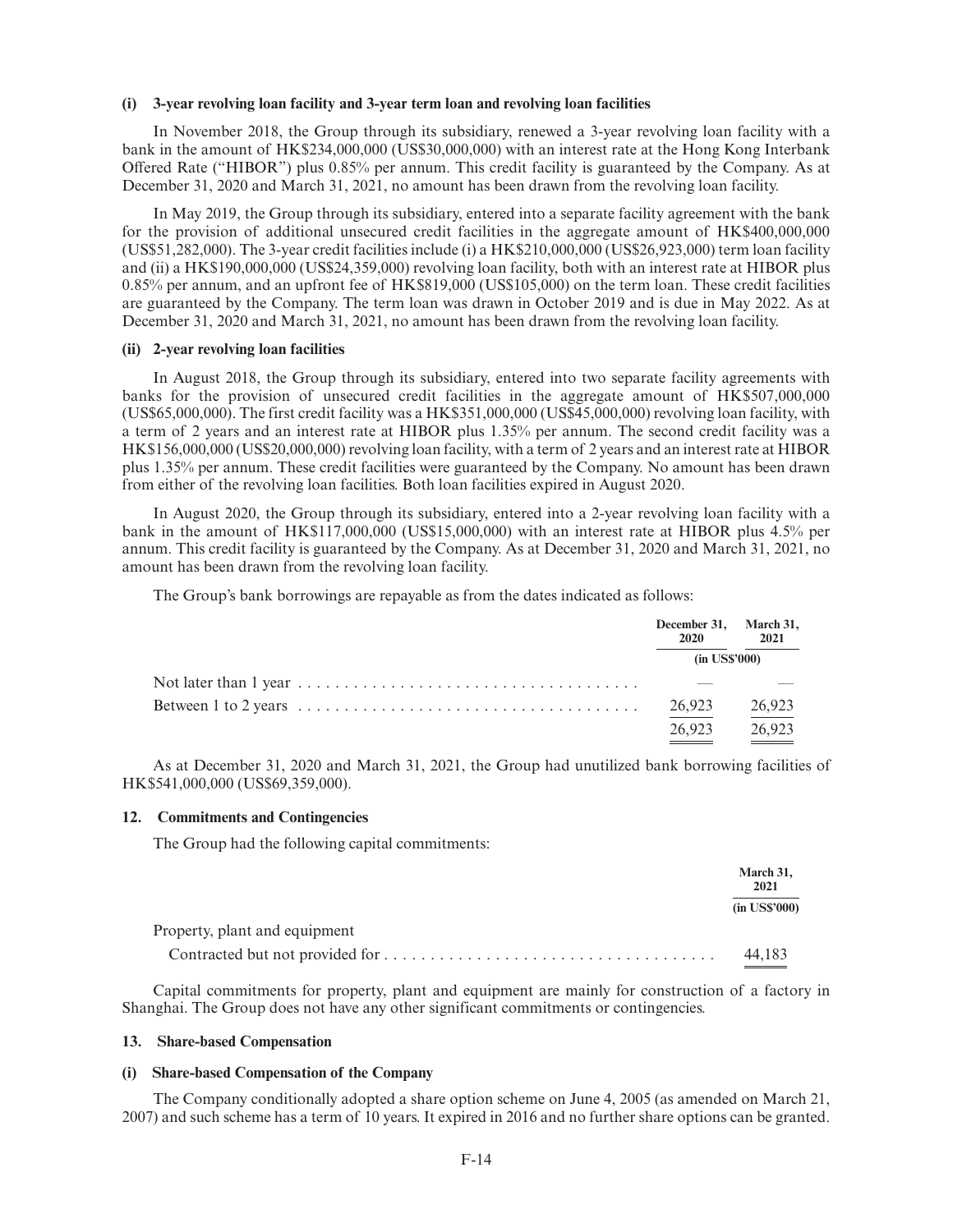Another share option scheme was conditionally adopted on April 24, 2015 (the "Hutchmed Share Option Scheme"). Pursuant to the Hutchmed Share Option Scheme, the Board of Directors of the Company may, at its discretion, offer any employees and directors (including Executive and Non-executive Directors but excluding Independent Non-executive Directors) of the Company, holding companies of the Company and any of their subsidiaries or affiliates, and subsidiaries or affiliates of the Company share options to subscribe for shares of the Company.

Pursuant to a resolution passed in the Annual General Meeting on April 27, 2020, the scheme limit of the Hutchmed Share Option Scheme was refreshed to 34,528,738 ordinary shares, representing 5% of the total issued shares on such date.

As at March 31, 2021, the aggregate number of shares issuable under the Hutchmed Share Option Scheme was 50,613,268 ordinary shares and the aggregate number of shares issuable under the prior share option scheme which expired in 2016 was 716,180 ordinary shares. The Company will issue new shares to satisfy share option exercises. Additionally, the number of shares authorized but unissued was 771,877,785 ordinary shares.

Share options granted are generally subject to a four-year vesting schedule, depending on the nature and the purpose of the grant. Share options subject to the four-year vesting schedule, in general, vest 25% upon the first anniversary of the vesting commencement date as defined in the grant letter, and 25% every subsequent year. However, certain share option grants may have a different vesting schedule as approved by the Board of Directors of the Company. No outstanding share options will be exercisable or subject to vesting after the expiry of a maximum of eight to ten years from the date of grant.

A summary of the Company's share option activity and related information is as follows:

|                                             | Number of<br>share options | Weighted<br>average<br>exercise<br>price in $\pounds$<br>per share | Weighted<br>average<br>remaining<br>contractual<br>life (years) | Aggregate<br>intrinsic<br>value<br>(in f'000) |
|---------------------------------------------|----------------------------|--------------------------------------------------------------------|-----------------------------------------------------------------|-----------------------------------------------|
|                                             | 19,432,560                 | 3.27                                                               | 6.67                                                            | 18,668                                        |
|                                             | 15,437,080                 | 3.71                                                               |                                                                 |                                               |
|                                             | (480, 780)                 | 0.96                                                               |                                                                 |                                               |
|                                             | (4,486,200)                | 3.85                                                               |                                                                 |                                               |
|                                             | (741, 670)                 | 4.62                                                               |                                                                 |                                               |
|                                             | 29,160,990                 | 3.40                                                               | 7.21                                                            | 35,654                                        |
|                                             | 8.279.900                  | 4.05                                                               |                                                                 |                                               |
|                                             | (400,000)                  | 0.44                                                               |                                                                 |                                               |
|                                             | (428, 400)                 | 4.60                                                               |                                                                 |                                               |
|                                             | (25,000)                   | 4.86                                                               |                                                                 |                                               |
|                                             | 36,587,490                 | 3.56                                                               | 7.68                                                            | 23,153                                        |
| Vested and exercisable at December 31, 2020 | 11,529,280                 | 2.73                                                               | 4.57                                                            | 21,864                                        |
| Vested and exercisable at March 31, $2021$  | 11,604,280                 | 2.87                                                               | 4.54                                                            | 16,269                                        |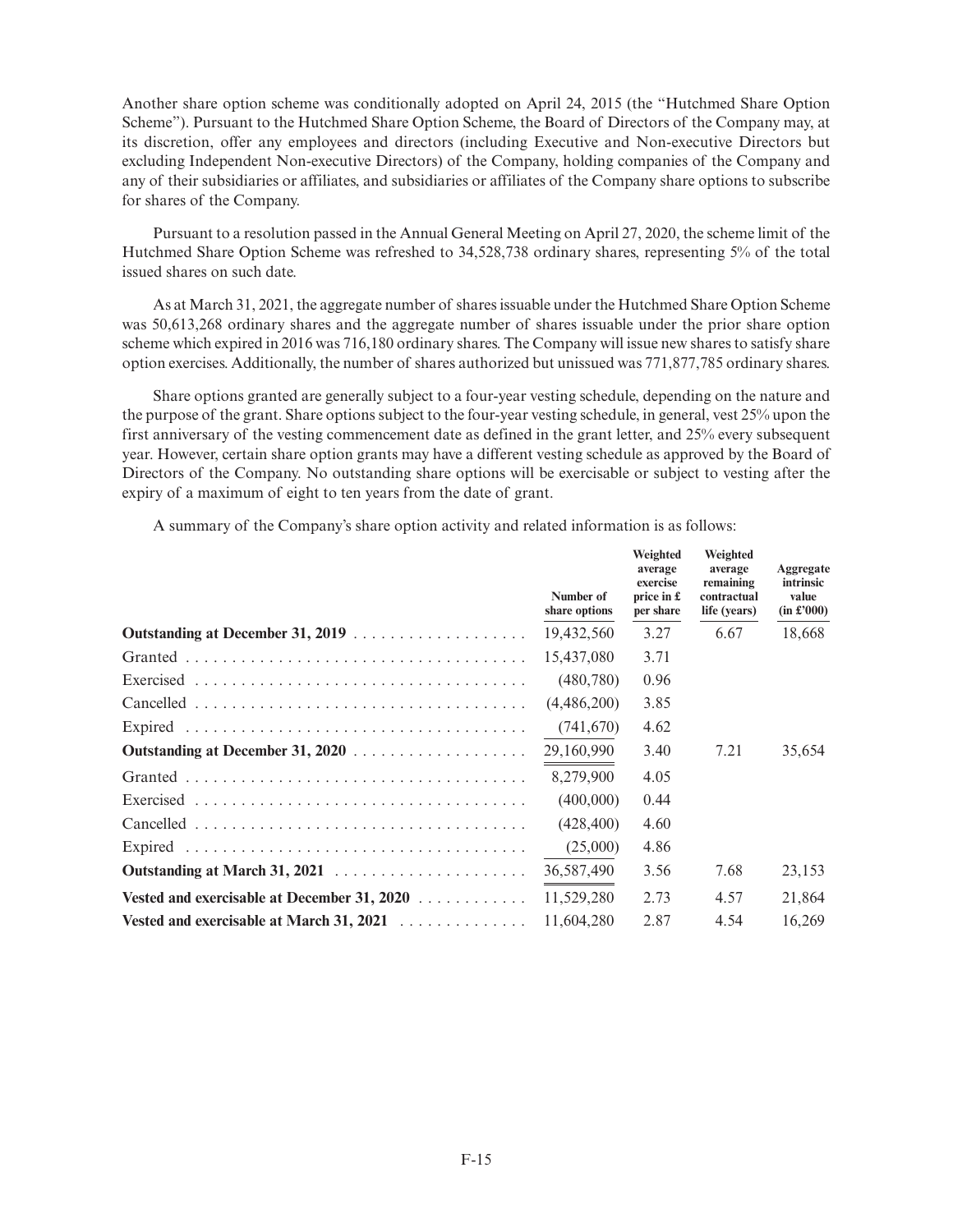In estimating the fair value of share options granted, the following assumptions were used in the Polynomial model for awards granted in the periods indicated:

|                                                                                                          | <b>Year Ended</b><br>December 31,<br>2020 | <b>Three Months</b><br><b>Ended</b><br><b>March 31, 2021</b> |
|----------------------------------------------------------------------------------------------------------|-------------------------------------------|--------------------------------------------------------------|
| Weighted average grant date fair value of share options (in $E$ per share)                               | 1.40                                      | 1.51                                                         |
| Significant inputs into the valuation model (weighted average):                                          |                                           |                                                              |
|                                                                                                          | 3.71                                      | 4.05                                                         |
| Share price at effective date of grant (in $E$ per share)                                                | 3.71                                      | 4.01                                                         |
| Expected volatility (note (a)) $\dots \dots \dots \dots \dots \dots \dots \dots \dots \dots \dots \dots$ | 42.6%                                     | $40.8\%$                                                     |
| Risk-free interest rate (note (b)) $\dots \dots \dots \dots \dots \dots \dots \dots \dots \dots$         | $0.59\%$                                  | $1.68\%$                                                     |
| Contractual life of share options (in years) $\dots \dots \dots \dots \dots \dots \dots \dots$           | 10                                        | 10                                                           |
|                                                                                                          | $0\%$                                     | $0\%$                                                        |

Notes:

(a) The Company calculated its expected volatility with reference to the historical volatility prior to the issuances of share options.

(b) For share options exercisable into ordinary shares, the risk-free interest rates reference the sovereign yield of the United Kingdom because the Company's ordinary shares are currently listed on AIM and denominated in £. For share options exercisable into American depository shares ("ADSs"), the risk-free interest rates reference the U.S. Treasury yield curves because the Company's ADSs are currently listed on the NASDAQ and denominated in US\$.

(c) The Company has not declared or paid any dividends and does not currently expect to do so in the foreseeable future, and therefore uses an expected dividend yield of zero in the Polynomial model.

The Company will issue new shares to satisfy share option exercises. The following table summarizes the Company's share option exercises:

|                                                                                                   |                          | <b>Three Months Ended</b><br>March 31, |
|---------------------------------------------------------------------------------------------------|--------------------------|----------------------------------------|
|                                                                                                   | <b>2020</b>              | 2021                                   |
|                                                                                                   |                          | $(in$ US\$'000)                        |
|                                                                                                   | $\overline{\phantom{a}}$ | 242                                    |
| Total intrinsic value of share option exercises $\dots \dots \dots \dots \dots \dots \dots \dots$ |                          | 2.012                                  |

The Group recognizes compensation expense on a graded vesting approach over the requisite service period. The following table presents share-based compensation expense included in the Group's consolidated statements of operations:

|      | <b>Three Months Ended</b><br>March 31, |  |
|------|----------------------------------------|--|
| 2020 | 2021                                   |  |
|      | $(in$ US\$'000)                        |  |
| 109  | 1.474                                  |  |
| 186  | 1.434                                  |  |
| 50   | -40                                    |  |
| 345  | 2,948                                  |  |

As at March 31, 2021, the total unrecognized compensation cost was US\$32,673,000, and will be recognized on a graded vesting approach over the weighted average remaining service period of 3.52 years.

#### **(ii) LTIP**

The Company grants awards under the LTIP to participating directors and employees, giving them a conditional right to receive ordinary shares of the Company or the equivalent ADSs (collectively the "Awarded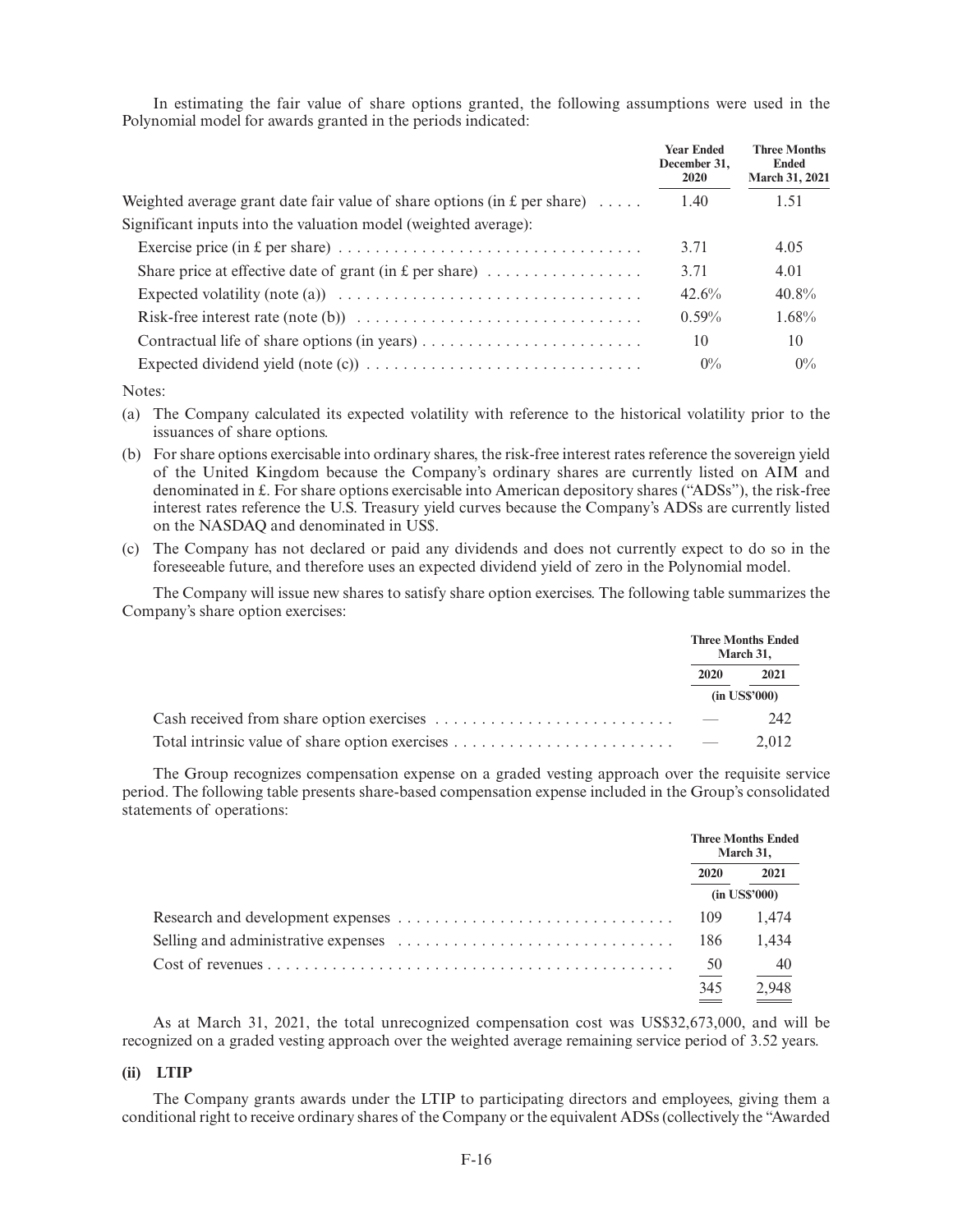Shares") to be purchased by the Trustee up to a cash amount. Vesting will depend upon continued employment of the award holder with the Group and will otherwise be at the discretion of the Board of Directors of the Company. Additionally, some awards are subject to change based on annual performance targets prior to their determination date.

## *LTIP awards prior to the determination date*

Performance targets vary by award, and may include targets for shareholder returns, free cash flows, revenues, net profit after taxes, the achievement of clinical and regulatory milestones and equity financings. As the extent of achievement of the performance targets is uncertain prior to the determination date, a probability based on management's assessment on the achievement of the performance target has been assigned to calculate the amount to be recognized as an expense over the requisite period with a corresponding entry to liability.

# *LTIP awards after the determination date*

Upon the determination date, the Company will pay a determined monetary amount, up to the maximum cash amount based on the actual achievement of the performance target specified in the award, to the Trustee to purchase the Awarded Shares. Any cumulative compensation expense previously recognized as a liability will be transferred to additional paid-in capital, as an equity-settled award. If the performance target is not achieved, no Awarded Shares of the Company will be purchased and the amount previously recorded in the liability will be reversed through share-based compensation expense.

Granted awards under the LTIP are as follows:

| <b>Grant date</b>                                                                             | <b>Maximum</b><br>cash<br>amount per<br>annum<br>(in USS)<br>millions) | Covered<br>financial<br>years | Performance<br>target<br>determination<br>date |
|-----------------------------------------------------------------------------------------------|------------------------------------------------------------------------|-------------------------------|------------------------------------------------|
|                                                                                               | 5.3                                                                    | 2019                          | note (d)                                       |
|                                                                                               | 37.4                                                                   | 2020                          | note (a)                                       |
|                                                                                               | 1.9                                                                    | note (b)                      | note (b)                                       |
|                                                                                               | 0.2                                                                    | note (c)                      | note (c)                                       |
|                                                                                               | 2.1                                                                    | 2020                          | note (a)                                       |
|                                                                                               | 0.3                                                                    | note (b)                      | note (b)                                       |
| March 26, 2021 $\ldots \ldots \ldots \ldots \ldots \ldots \ldots \ldots \ldots \ldots \ldots$ | 57.3                                                                   | 2021                          | note (a)                                       |

Notes:

- (a) The annual performance target determination date is the date of the announcement of the Group's annual results for the covered financial year and vesting occurs two business days after the announcement of the Group's annual results for the financial year falling two years after the covered financial year to which the LTIP award relates.
- (b) This award does not stipulate performance targets and is subject to a vesting schedule of 25% on each of the first, second, third and fourth anniversaries of the date of grant.
- (c) This award does not stipulate performance targets and will be vested on the first anniversary of the date of grant.
- (d) This award does not stipulate performance targets and vesting occurs two business days after the announcement of the Group's annual results for the financial year falling two years after the covered financial year to which the LTIP award relates.

The Trustee has been set up solely for the purpose of purchasing and holding the Awarded Shares during the vesting period on behalf of the Company using funds provided by the Company. On the determination date, if any, the Company will determine the cash amount, based on the actual achievement of each annual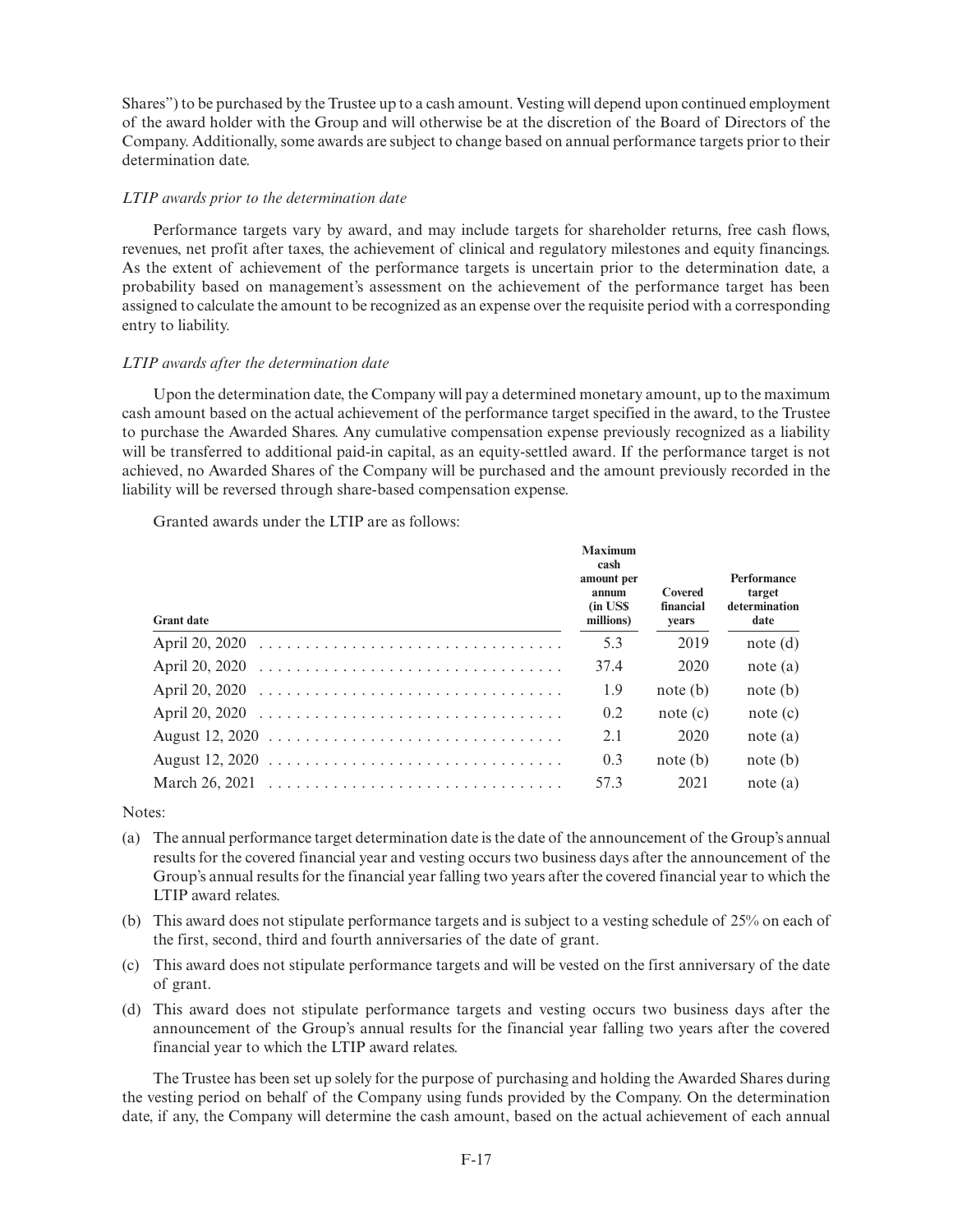performance target, for the Trustee to purchase the Awarded Shares. The Awarded Shares will then be held by the Trustee until they are vested.

The Trustee's assets include treasury shares and funds for additional treasury shares, trustee fees and expenses. The number of treasury shares (in the form of ordinary shares or ADSs of the Company) held by the Trustee were as follows:

| Number of<br>treasury shares | Cost<br>$(in$ US\$'000) |
|------------------------------|-------------------------|
| 941.310                      | 6,079                   |
| 3,281,920                    | 12,904                  |
| (712, 555)                   | (4,828)                 |
| 3,510,675                    | 14,155                  |
| 4,821,680                    | 26,758                  |
| (173, 485)                   | (926)                   |
| 8,158,870                    | 39,987                  |

For the three months ended March 31, 2020 and 2021, US\$384,000 and US\$1,566,000 of the LTIP awards were forfeited respectively.

The following table presents the share-based compensation expenses recognized under the LTIP awards:

|                                                                                            | <b>Three Months Ended</b><br>March 31, |       |
|--------------------------------------------------------------------------------------------|----------------------------------------|-------|
|                                                                                            | 2020                                   | 2021  |
|                                                                                            | $(in$ US\$'000)                        |       |
|                                                                                            | 721                                    | 1,682 |
|                                                                                            | 25                                     | 1,180 |
|                                                                                            | 39                                     | -82   |
|                                                                                            | 785                                    | 2,944 |
| Recorded with a corresponding credit to: $\dots \dots \dots \dots \dots \dots \dots \dots$ |                                        |       |
|                                                                                            | 689                                    | 1,531 |
|                                                                                            | - 96                                   | 1,413 |
|                                                                                            | 785                                    | 2.944 |

For the three months ended March 31, 2020 and 2021, US\$4,092,000 and US\$8,516,000 were reclassified from liability to additional paid-in capital respectively upon LTIP awards reaching the determination date. As at December 31, 2020 and March 31, 2021, US\$7,089,000 and US\$104,000 were recorded as liabilities respectively for LTIP awards prior to the determination date.

As at March 31, 2021, the total unrecognized compensation cost was approximately US\$46,206,000, which considers expected performance targets and the amount expected to vest, and will be recognized over the requisite periods.

#### **14. Revenues**

The following table presents disaggregated revenue, with sales of goods recognized at a point-in-time and provision of services recognized over time:

| Three Months Ended March 31, 2020 |                                             |       |
|-----------------------------------|---------------------------------------------|-------|
| Oncology/<br>Immunology           | Other<br><b>Ventures</b><br>$(in$ US\$'000) | Total |
| 1.791                             | $-1.791$                                    |       |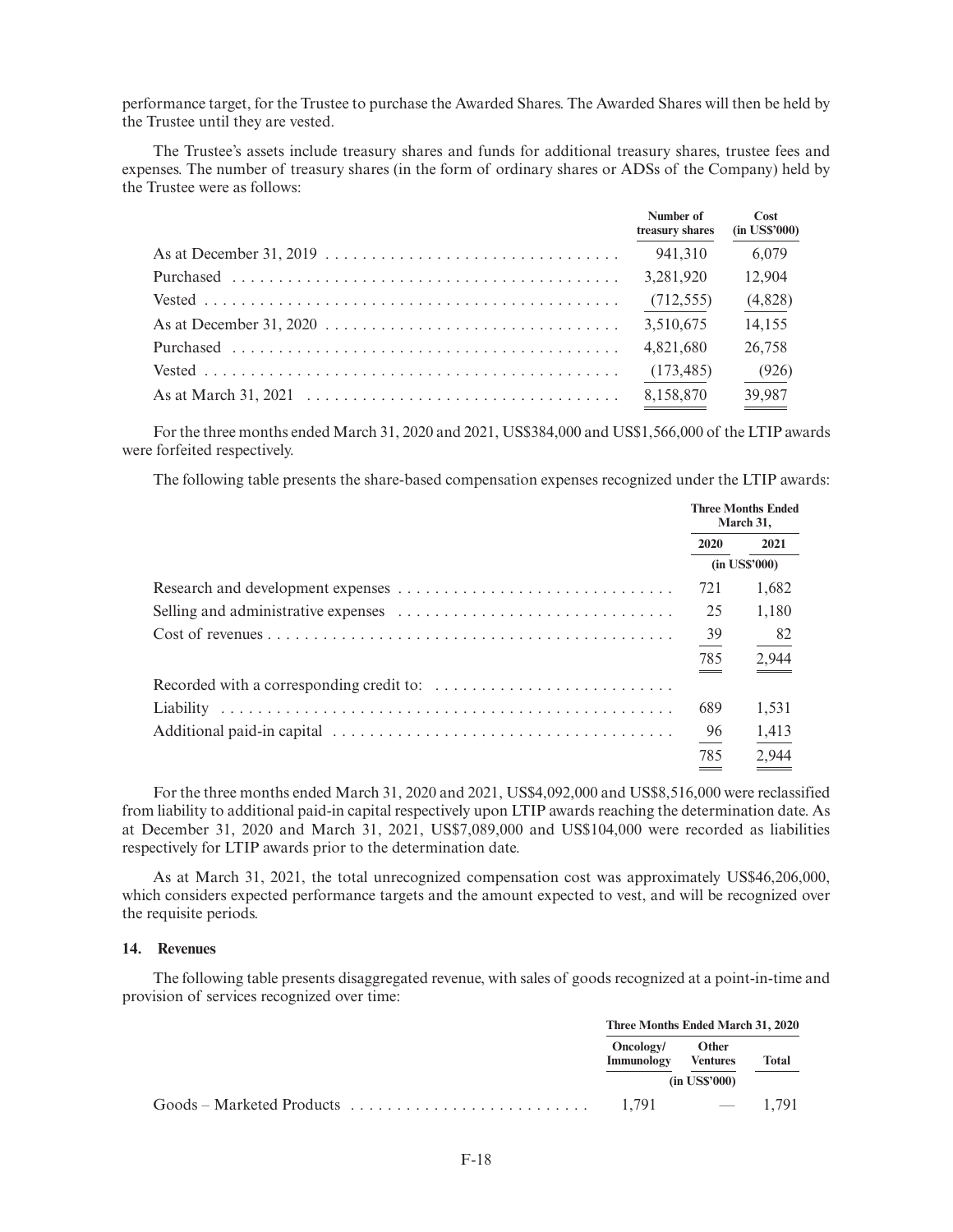|                                                   | Three Months Ended March 31, 2020 |                                 |        |
|---------------------------------------------------|-----------------------------------|---------------------------------|--------|
|                                                   | Oncology/<br>Immunology           | <b>Other</b><br><b>Ventures</b> | Total  |
|                                                   | $(in$ US\$'000)                   |                                 |        |
|                                                   |                                   | 44.947                          | 44,947 |
| Services – Collaboration Research and Development | 3,618                             |                                 | 3,618  |
|                                                   | 121                               |                                 | 121    |
|                                                   | 1,093                             |                                 | 1,093  |
|                                                   | 6,623                             | 44.947                          | 51,570 |
|                                                   | 6,502                             | 44,180                          | 50,682 |
|                                                   | 121                               | 767                             | 888    |
|                                                   | 6,623                             | 44.947                          | 51,570 |

|                                                                      |                         | Three Months Ended March 31, 2021 |        |  |  |
|----------------------------------------------------------------------|-------------------------|-----------------------------------|--------|--|--|
|                                                                      | Oncology/<br>Immunology | Other<br><b>Ventures</b>          | Total  |  |  |
|                                                                      |                         | $(in$ US\$'000 $)$                |        |  |  |
|                                                                      | 8,486                   |                                   | 8,486  |  |  |
|                                                                      |                         | 59,880                            | 59,880 |  |  |
| Services – Commercialization – Marketed Products $\dots \dots \dots$ | 7,406                   | $\overline{\phantom{m}}$          | 7,406  |  |  |
| - Collaboration Research and Development                             | 2,706                   |                                   | 2,706  |  |  |
|                                                                      | 130                     |                                   | 130    |  |  |
|                                                                      | 2,948                   | $\hspace{0.1mm}-\hspace{0.1mm}$   | 2,948  |  |  |
|                                                                      | 21,676                  | 59,880                            | 81,556 |  |  |
|                                                                      | 21,546                  | 58,574                            | 80,120 |  |  |
|                                                                      | 130                     | 1,306                             | 1,436  |  |  |
|                                                                      | 21,676                  | 59,880                            | 81,556 |  |  |

#### **15. Research and Development Expenses**

Research and development expenses are summarized as follows:

| Three Months Ended March 31, |                 |  |
|------------------------------|-----------------|--|
| 2020                         | 2021            |  |
|                              | $(in$ US\$'000) |  |
| 16.898                       | 34,120          |  |
| 12.471                       | 18.491          |  |
| 1,142                        | 4,448           |  |
| 30.511                       | 57,059          |  |

The Group has entered into multiple collaborative arrangements under ASC 808 to evaluate the combination of the Group's drug compounds with the collaboration partners' drug compounds. For the three months ended March 31, 2020 and 2021, the Group has incurred research and development expenses of US\$842,000 and US\$2,412,000 respectively, related to such collaborative arrangements.

#### **16. Significant Transactions with Related Parties and Non-Controlling Shareholders of Subsidiaries**

The Group has the following significant transactions with related parties and non-controlling shareholders of subsidiaries, which were carried out in the normal course of business at terms determined and agreed by the relevant parties: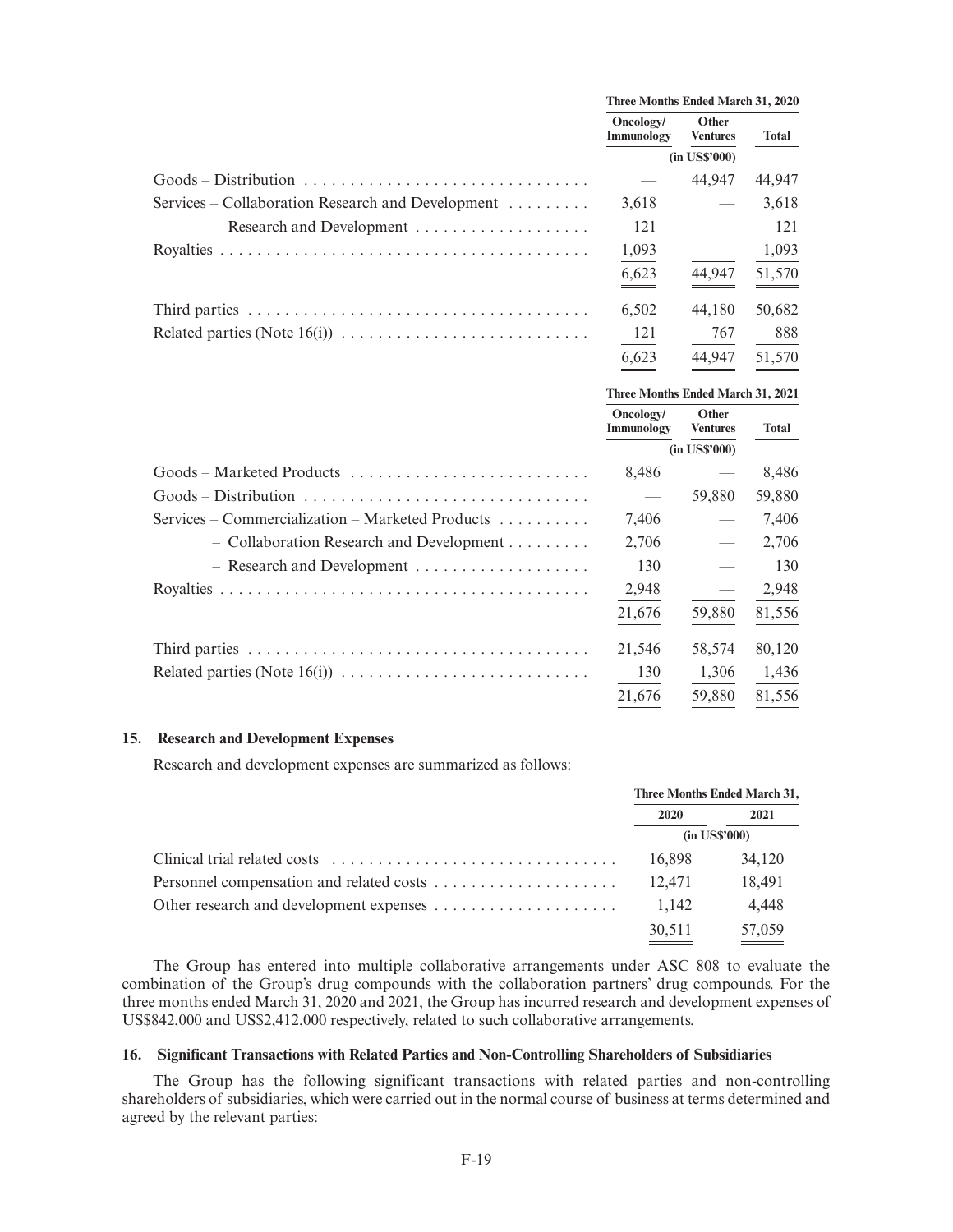## **(i) Transactions with related parties:**

|                                                      | <b>Three Months Ended</b><br>March 31, |                 |
|------------------------------------------------------|----------------------------------------|-----------------|
|                                                      | 2020                                   | 2021            |
|                                                      |                                        | $(in$ US\$'000) |
| Sales to:                                            |                                        |                 |
| Indirect subsidiaries of CK Hutchison                | 767                                    | 1,306           |
| Revenue from research and development services from: |                                        |                 |
|                                                      | 121                                    | 130             |
| Purchases from:                                      |                                        |                 |
|                                                      | 892                                    | 1,036           |
| Rendering of marketing services from:                |                                        |                 |
| Indirect subsidiaries of CK Hutchison                | 42                                     | 91              |
| Rendering of management services from:               |                                        |                 |
|                                                      | 239                                    | 243             |

## **(ii) Balances with related parties included in:**

|                                                                                                              | December 31,<br>2020 | March 31,<br>2021 |
|--------------------------------------------------------------------------------------------------------------|----------------------|-------------------|
|                                                                                                              | $(in$ US\$'000 $)$   |                   |
| Accounts receivable – related parties                                                                        |                      |                   |
| Indirect subsidiaries of CK Hutchison (note (a)) $\dots \dots \dots \dots$                                   | 1,222                | 564               |
| An equity investee (note (a)) $\dots \dots \dots \dots \dots \dots \dots \dots \dots \dots \dots$            | $\equiv$             | 130               |
|                                                                                                              | 1,222                | 694               |
| Amounts due from related parties                                                                             |                      |                   |
| Equity investees $(\text{note}(\text{a})) \dots \dots \dots \dots \dots \dots \dots \dots \dots \dots \dots$ | 1,142                | 1,142             |
| Amounts due to a related party                                                                               |                      |                   |
| An indirect subsidiary of CK Hutchison (note (b)) $\dots \dots \dots$                                        | 401                  | 718               |
| Other deferred income                                                                                        |                      |                   |
|                                                                                                              | 950                  | 892               |

Notes:

- (a) Balances with related parties are unsecured, repayable on demand and interest-free. The carrying values of balances with related parties approximate their fair values due to their short-term maturities. Accounts receivable and accounts payable relate to balances which are trade in nature while other balances are non-trade in nature.
- (b) Amounts due to an indirect subsidiary of CK Hutchison are non-trade in nature and unsecured, repayable on demand and interest-bearing if not settled within one month.
- (c) Other deferred income represents amounts recognized from granting of promotion and marketing rights.

# **(iii) Transactions with non-controlling shareholders of subsidiaries:**

|              | <b>Three Months Ended</b><br>March 31, |                 |
|--------------|----------------------------------------|-----------------|
|              | 2020                                   | 2021            |
|              |                                        | $(in$ US\$'000) |
| <b>Sales</b> | 8.124                                  | 10,119          |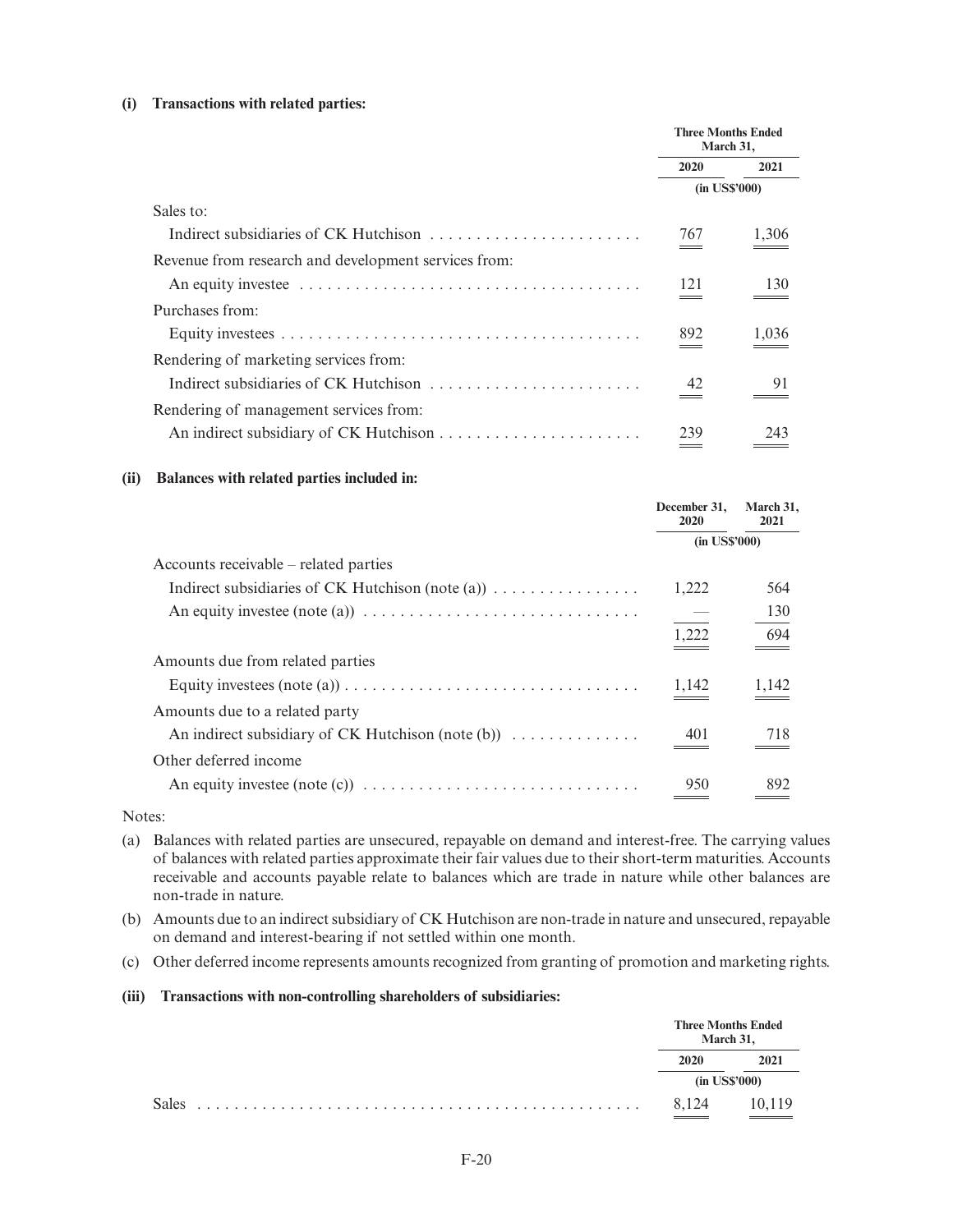| March 31, | <b>Three Months Ended</b> |
|-----------|---------------------------|
| 2020      | 2021                      |
|           | $(in$ US\$'000)           |
| 2,888     | 3,697                     |

#### **(iv) Balances with non-controlling shareholders of subsidiaries included in:**

|                               | December 31, March 31,<br>2020 | 2021                         |  |
|-------------------------------|--------------------------------|------------------------------|--|
|                               | $(in$ US\$'000)                |                              |  |
|                               | 6,184                          | $\frac{4,760}{2}$            |  |
|                               | 4,856                          | $\underline{\frac{5,306}{}}$ |  |
| Other non-current liabilities |                                |                              |  |
| Loan.                         | 579                            |                              |  |

#### **17. Income Taxes**

|                                                                                                                 | <b>Three Months Ended</b><br>March 31, |       |  |
|-----------------------------------------------------------------------------------------------------------------|----------------------------------------|-------|--|
|                                                                                                                 | <b>2020</b>                            | 2021  |  |
|                                                                                                                 | $(in$ US\$'000)                        |       |  |
| Current tax                                                                                                     |                                        |       |  |
| $HK (note (a)) \dots \dots \dots \dots \dots \dots \dots \dots \dots \dots \dots \dots \dots \dots \dots \dots$ | 78                                     | 192   |  |
|                                                                                                                 | (46)                                   | 1,174 |  |
| U.S. and others (note (c)) $\ldots \ldots \ldots \ldots \ldots \ldots \ldots \ldots \ldots \ldots$              | 212                                    | 414   |  |
|                                                                                                                 | 244                                    | 1,780 |  |
|                                                                                                                 | 801                                    | 159   |  |
| Income tax expense $\dots \dots \dots \dots \dots \dots \dots \dots \dots \dots \dots \dots \dots \dots$        | 1,045                                  | 1.939 |  |

## Notes:

- (a) The Company, three subsidiaries incorporated in the British Virgin Islands and its Hong Kong subsidiaries are subject to Hong Kong profits tax. Under Hong Kong's two-tiered profits tax rates regime, the first HK\$2.0 million (US\$0.3 million) of assessable profits of qualifying corporations will be taxed at 8.25%, with the remaining assessable profits taxed at 16.5%. Hong Kong profits tax has been provided for at the relevant rates on the estimated assessable profits less estimated available tax losses, if any, of these entities as applicable.
- (b) Taxation in the PRC has been provided for at the applicable rate on the estimated assessable profits less estimated available tax losses, if any, in each entity. Under the PRC Enterprise Income Tax Law (the "EIT Law"), the standard enterprise income tax rate is 25%. In addition, the EIT Law provides for a preferential tax rate of 15% for companies which qualify as HNTE. Hutchison MediPharma Limited and its whollyowned subsidiary Hutchison MediPharma (Suzhou) Limited qualify as HNTE up to December 31, 2022 and 2020 respectively. Hutchison MediPharma (Suzhou) Limited is in the process of renewing its HNTE status.

Pursuant to the EIT law, a 10% withholding tax is levied on dividends paid by PRC companies to their foreign investors. A lower withholding tax rate of 5% is applicable under the China-HK Tax Arrangement if direct foreign investors with at least 25% equity interest in the PRC companies are Hong Kong tax residents, and meet the conditions or requirements pursuant to the relevant PRC tax regulations regarding beneficial ownership. Since the equity holders of the equity investees of the Company are Hong Kong incorporated companies and Hong Kong tax residents, and meet the aforesaid conditions or requirements, the Company has used 5% to provide for deferred tax liabilities on retained earnings which are anticipated to be distributed. As at December 31, 2020 and March 31, 2021, the amounts accrued in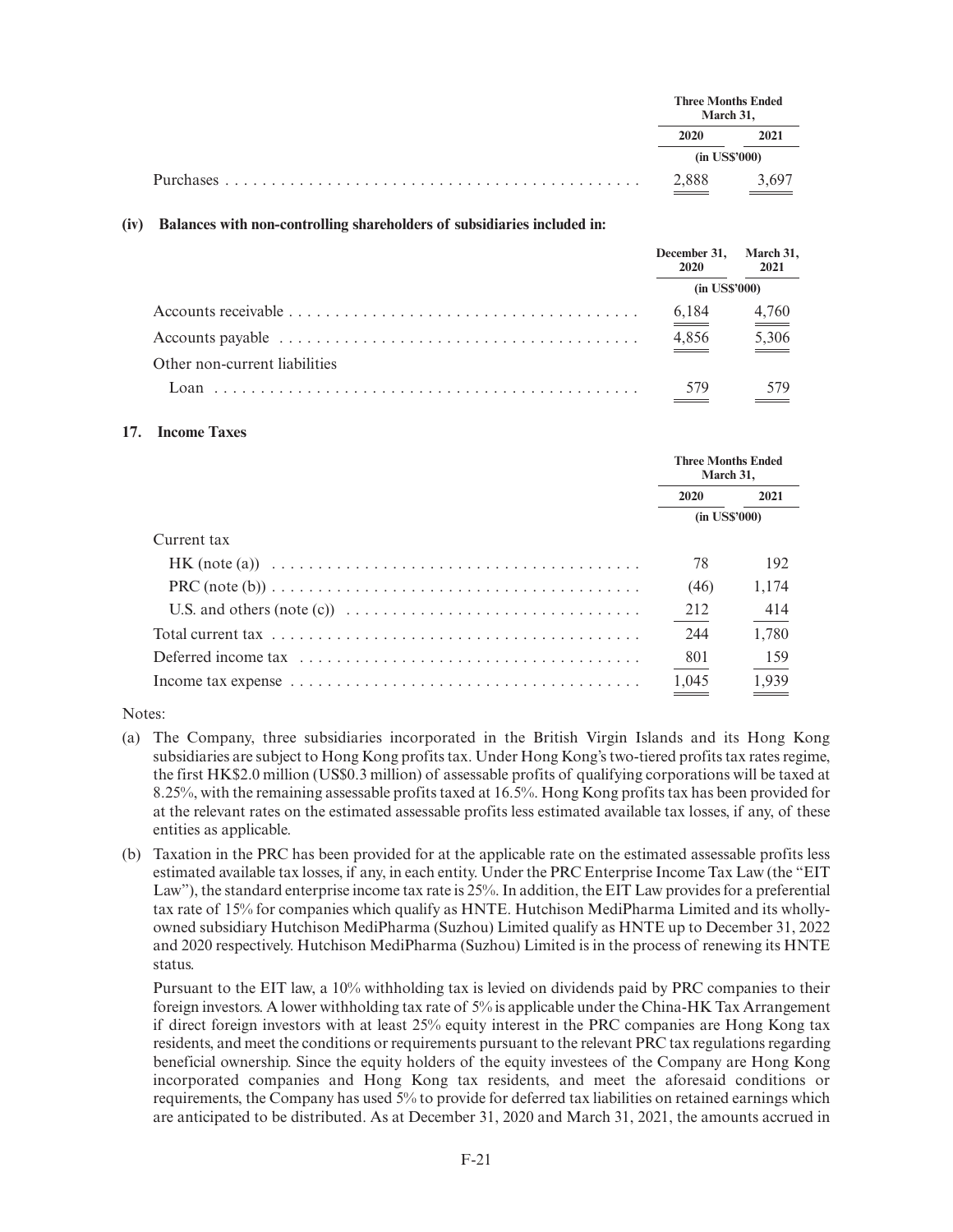deferred tax liabilities relating to withholding tax on dividends were determined on the basis that 100% of the distributable reserves of the equity investees operating in the PRC will be distributed as dividends.

(c) The Company's subsidiaries in the U.S. are subject to U.S. taxes, primarily federal and state taxes. Federal tax has been provided for at 21% on the estimated assessable profits, whereas state taxes have been provided for at applicable rates stipulated by the respective states over the reporting periods. Certain income receivable by the Company is subject to U.S. withholding tax at 30%. One of the Group's subsidiaries is subject to corporate tax in European countries at 19% or 20% on the estimated assessable profits in relation to its permanent establishment in these countries in 2020 and 2021.

The reconciliation of the Group's reported income tax expense to the theoretical tax amount that would arise using the tax rate of the Company against the Group's loss before income taxes and equity in earnings of equity investees is as follows:

|                                                                                         | Three Months Ended March 31, |           |
|-----------------------------------------------------------------------------------------|------------------------------|-----------|
|                                                                                         | 2020                         | 2021      |
|                                                                                         | $(in$ US\$'000 $)$           |           |
| Loss before income taxes and equity in earnings of equity investees $\dots \dots$       | (31, 320)                    | (62, 907) |
| Tax calculated at the statutory tax rate of the Company $\dots \dots \dots \dots \dots$ | (5,168)                      | (10,380)  |
| Tax effects of:                                                                         |                              |           |
|                                                                                         | 304                          | 1,591     |
|                                                                                         | 7,273                        | 14,952    |
|                                                                                         | (107)                        | (21)      |
|                                                                                         | (1,772)                      | (5, 723)  |
|                                                                                         | 591                          | 1,094     |
|                                                                                         | (47)                         | (4)       |
| Withholding tax on undistributed earnings of PRC entities $\dots \dots \dots \dots$     | 846                          | 1,235     |
|                                                                                         | (875)                        | (805)     |
|                                                                                         | 1,045                        | 1,939     |

#### **18. Losses per Share**

#### **(i) Basic losses per share**

Basic losses per share is calculated by dividing the net loss attributable to the Company by the weighted average number of outstanding ordinary shares in issue during the period. Treasury shares held by the Trustee are excluded from the weighted average number of outstanding ordinary shares in issue for purposes of calculating basic losses per share.

|                                                                               | Three Months Ended March 31, |             |  |
|-------------------------------------------------------------------------------|------------------------------|-------------|--|
|                                                                               | 2020                         | 2021        |  |
| Weighted average number of outstanding ordinary shares in issue $\dots \dots$ | 683,855,237                  | 723,176,387 |  |
|                                                                               | (16.141)                     | (41, 143)   |  |
| Losses per share attributable to the Company (US\$ per share) $\dots \dots$   | (0.02)                       | (0.06)      |  |

## **(ii) Diluted losses per share**

Diluted losses per share is calculated by dividing net loss attributable to the Company by the weighted average number of outstanding ordinary shares in issue and dilutive ordinary share equivalents outstanding during the period. Dilutive ordinary share equivalents include shares issuable upon the exercise or settlement of share option, LTIP awards and warrants issued by the Company using the treasury stock method.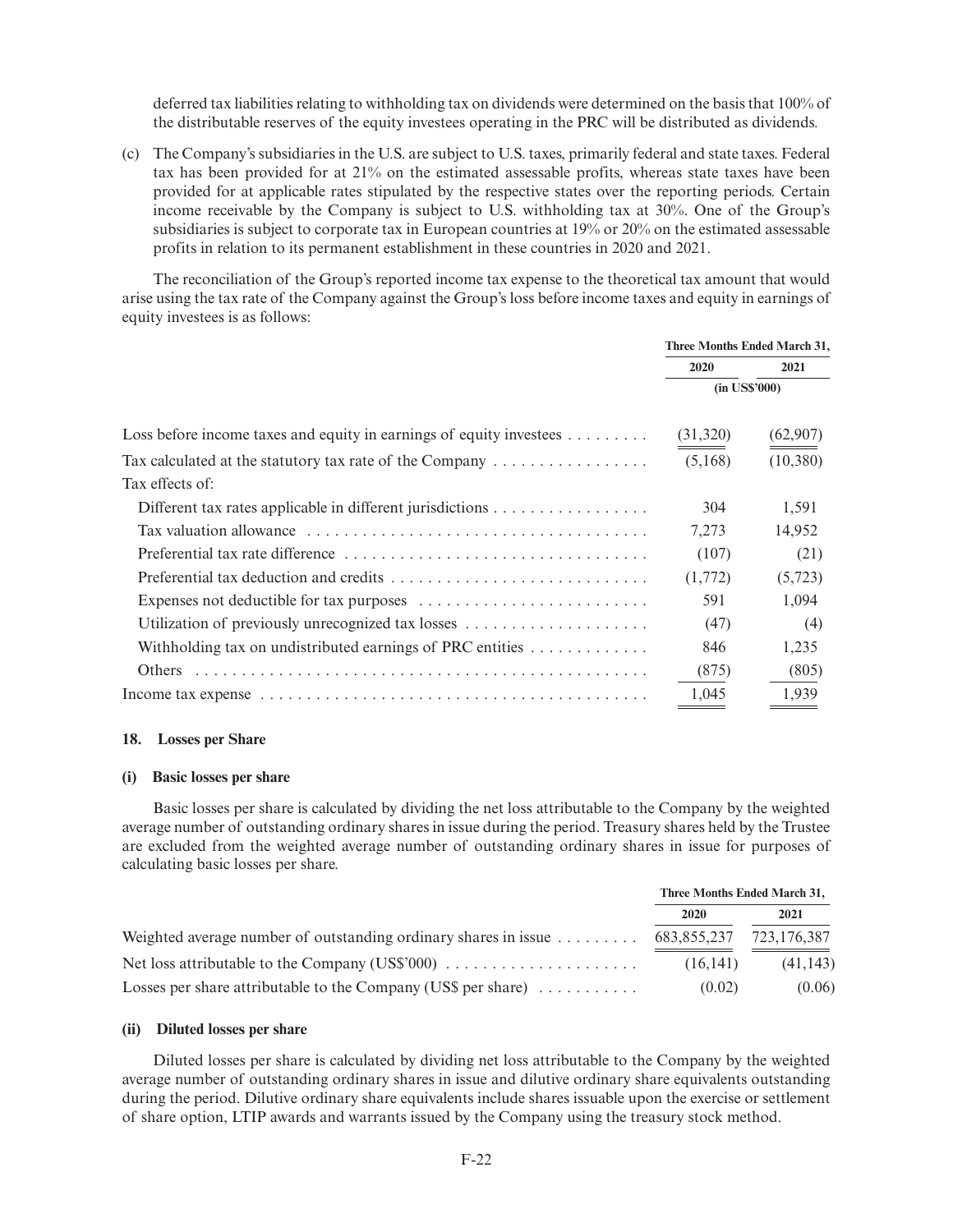For the three months ended March 31, 2020 and 2021, the share options, LTIP awards and warrants issued by the Company were not included in the calculation of diluted losses per share because of their antidilutive effect. Therefore, diluted losses per share were equal to basic losses per share for the three months ended March 31, 2020 and 2021.

## **19. Segment Reporting**

The Group's operating segments are as follows:

- (i) Oncology/Immunology: focuses on discovering, developing, and commercializing targeted therapies and immunotherapies for the treatment of cancer and immunological diseases. Oncology/ Immunology is further segregated into two core business areas:
	- (a) R&D: comprises research and development activities covering drug discovery, development, manufacturing and regulatory functions as well as administrative activities to support research and development operations; and
	- (b) Marketed Products: comprises the sales, marketing, manufacture and distribution of drug developed from research and development activities.
- (ii) Other Ventures: comprises other commercial businesses which include the sales, marketing, manufacture and distribution of other prescription drugs and over-the-counter pharmaceuticals as well as consumer health products.

The performance of the reportable segments is assessed based on segment operating (loss)/profit.

The segment information is as follows:

|            | R&D                                                                                                                                                 |            | <b>Marketed</b><br><b>Products</b> |                                                                                                           | Other<br>Ventures      |                                                                                                                |              |
|------------|-----------------------------------------------------------------------------------------------------------------------------------------------------|------------|------------------------------------|-----------------------------------------------------------------------------------------------------------|------------------------|----------------------------------------------------------------------------------------------------------------|--------------|
| <b>PRC</b> | U.S. and<br><b>Others</b>                                                                                                                           | Subtotal   | <b>PRC</b>                         | <b>Subtotal</b>                                                                                           | <b>PRC</b>             | Unallocated                                                                                                    | <b>Total</b> |
|            |                                                                                                                                                     |            |                                    |                                                                                                           |                        |                                                                                                                |              |
| 3,739      |                                                                                                                                                     | 3,739      | 2,884                              |                                                                                                           |                        |                                                                                                                | 51,570       |
| 64         |                                                                                                                                                     | 64         |                                    | 64                                                                                                        | 30                     | 981                                                                                                            | 1,075        |
| 35         |                                                                                                                                                     | 35         |                                    |                                                                                                           |                        |                                                                                                                | 16,939       |
|            |                                                                                                                                                     |            | 1,869                              |                                                                                                           |                        | (4,009)                                                                                                        | (14,094)     |
|            |                                                                                                                                                     |            |                                    |                                                                                                           |                        | 287                                                                                                            | 287          |
| 60         | 65                                                                                                                                                  | 125        |                                    | 125                                                                                                       | 34                     | 886                                                                                                            | 1,045        |
|            |                                                                                                                                                     |            | 1,864                              |                                                                                                           |                        | (5,038)                                                                                                        | (16, 141)    |
|            | 29                                                                                                                                                  |            |                                    | 1,336                                                                                                     | 71                     | 47                                                                                                             | 1,454        |
|            |                                                                                                                                                     |            |                                    |                                                                                                           |                        |                                                                                                                | 1,215        |
|            | Segment operating $(\text{loss})/\text{profit} \dots$<br>Company $\dots \dots \dots \dots \dots$<br>1,134<br>and deferred tax assets) $\dots \dots$ | 1,307<br>6 | 1,140                              | <b>Oncology/Immunology</b><br>$(21,686)$ $(8,035)$ $(29,721)$<br>$(21,725)$ $(8,080)$ $(29,805)$<br>1,336 | (in US\$'000)<br>1,140 | Three Months Ended March 31, 2020<br>6,623 44,947<br>35 16,904<br>$(27,852)$ 17,767<br>$(27,941)$ 16,838<br>72 | 3            |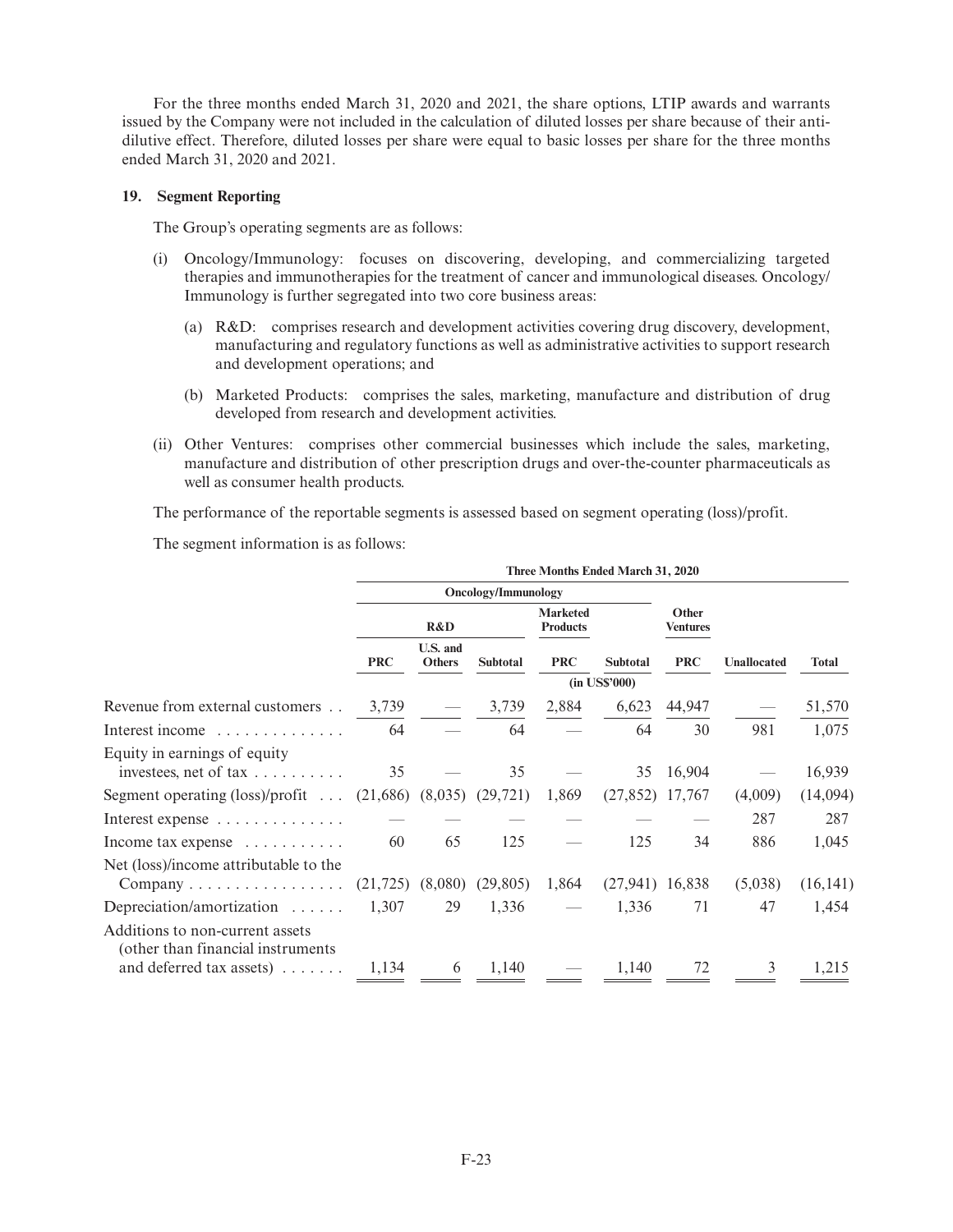|                                         |            |                           |                            |                                    | December 31, 2020 |                          |                    |         |
|-----------------------------------------|------------|---------------------------|----------------------------|------------------------------------|-------------------|--------------------------|--------------------|---------|
|                                         |            |                           | <b>Oncology/Immunology</b> |                                    |                   |                          |                    |         |
|                                         |            | R&D                       |                            | <b>Marketed</b><br><b>Products</b> |                   | Other<br><b>Ventures</b> |                    |         |
|                                         | <b>PRC</b> | U.S. and<br><b>Others</b> | <b>Subtotal</b>            | <b>PRC</b>                         | <b>Subtotal</b>   | <b>PRC</b>               | <b>Unallocated</b> | Total   |
|                                         |            |                           |                            |                                    | $(in$ US\$'000)   |                          |                    |         |
| Total assets                            | 127,637    | 9,957                     | 137,594                    | 5,728                              | 143,322           | 231,234                  | 349,562            | 724,118 |
| Property, plant and equipment $\dots$   | 22,554     | 454                       | 23,008                     |                                    | 23,008            | 688                      | 474                | 24,170  |
| $Right-of-use assets$                   | 2,782      | 1,375                     | 4,157                      |                                    | 4,157             | 2,582                    | 1,277              | 8,016   |
| Leasehold land                          | 13,121     |                           | 13,121                     |                                    | 13,121            |                          |                    | 13,121  |
| Goodwill                                |            |                           |                            |                                    |                   | 3,307                    |                    | 3,307   |
| Other intangible asset $\dots \dots$    |            |                           |                            |                                    |                   | 227                      |                    | 227     |
| Investments in equity investees $\dots$ | 385        |                           | 385                        |                                    | 385               | 139,120                  |                    | 139.505 |

|                                                                                                           | Three Months Ended March 31, 2021 |                           |                                  |                                    |                    |                   |             |              |
|-----------------------------------------------------------------------------------------------------------|-----------------------------------|---------------------------|----------------------------------|------------------------------------|--------------------|-------------------|-------------|--------------|
|                                                                                                           | <b>Oncology/Immunology</b>        |                           |                                  |                                    |                    |                   |             |              |
|                                                                                                           | R&D                               |                           |                                  | <b>Marketed</b><br><b>Products</b> |                    | Other<br>Ventures |             |              |
|                                                                                                           | <b>PRC</b>                        | U.S. and<br><b>Others</b> | <b>Subtotal</b>                  | <b>PRC</b>                         | <b>Subtotal</b>    | <b>PRC</b>        | Unallocated | <b>Total</b> |
|                                                                                                           |                                   |                           |                                  |                                    | $(in$ US\$'000 $)$ |                   |             |              |
| Revenue from external customers .                                                                         | 2,836                             |                           | 2,836                            | 18,840                             | 21,676             | 59,880            |             | 81,556       |
| Interest income                                                                                           | 283                               | 2                         | 285                              |                                    | 285                | 59                | 213         | 557          |
| Equity in earnings of equity<br>investees, net of tax $\dots\dots\dots$                                   | 31                                |                           | 31                               |                                    | 31                 | 24,962            |             | 24,993       |
| Segment operating $(\text{loss})/\text{profit} \dots$                                                     |                                   |                           | $(29,178)$ $(31,961)$ $(61,139)$ | 4,006                              | $(57,133)$ 26,704  |                   | (7,362)     | (37, 791)    |
| Interest expense                                                                                          |                                   |                           |                                  |                                    |                    |                   | 123         | 123          |
| Income tax expense $\dots \dots \dots$                                                                    | 34                                | 114                       | 148                              | 247                                | 395                | 269               | 1,275       | 1,939        |
| Net (loss)/income attributable to<br>the Company $\dots \dots \dots \dots$                                |                                   |                           | $(29,140)$ $(31,996)$ $(61,136)$ | 3,525                              | $(57,611)$ 25,137  |                   | (8,669)     | (41, 143)    |
| Depreciation/amortization                                                                                 | 1,588                             | 32                        | 1,620                            |                                    | 1,620              | 75                | 49          | 1,744        |
| Additions to non-current assets<br>(other than financial instruments)<br>and deferred tax assets) $\dots$ | 6,360                             | 59                        | 6,419                            |                                    | 6,419              | 10                | 14          | 6,443        |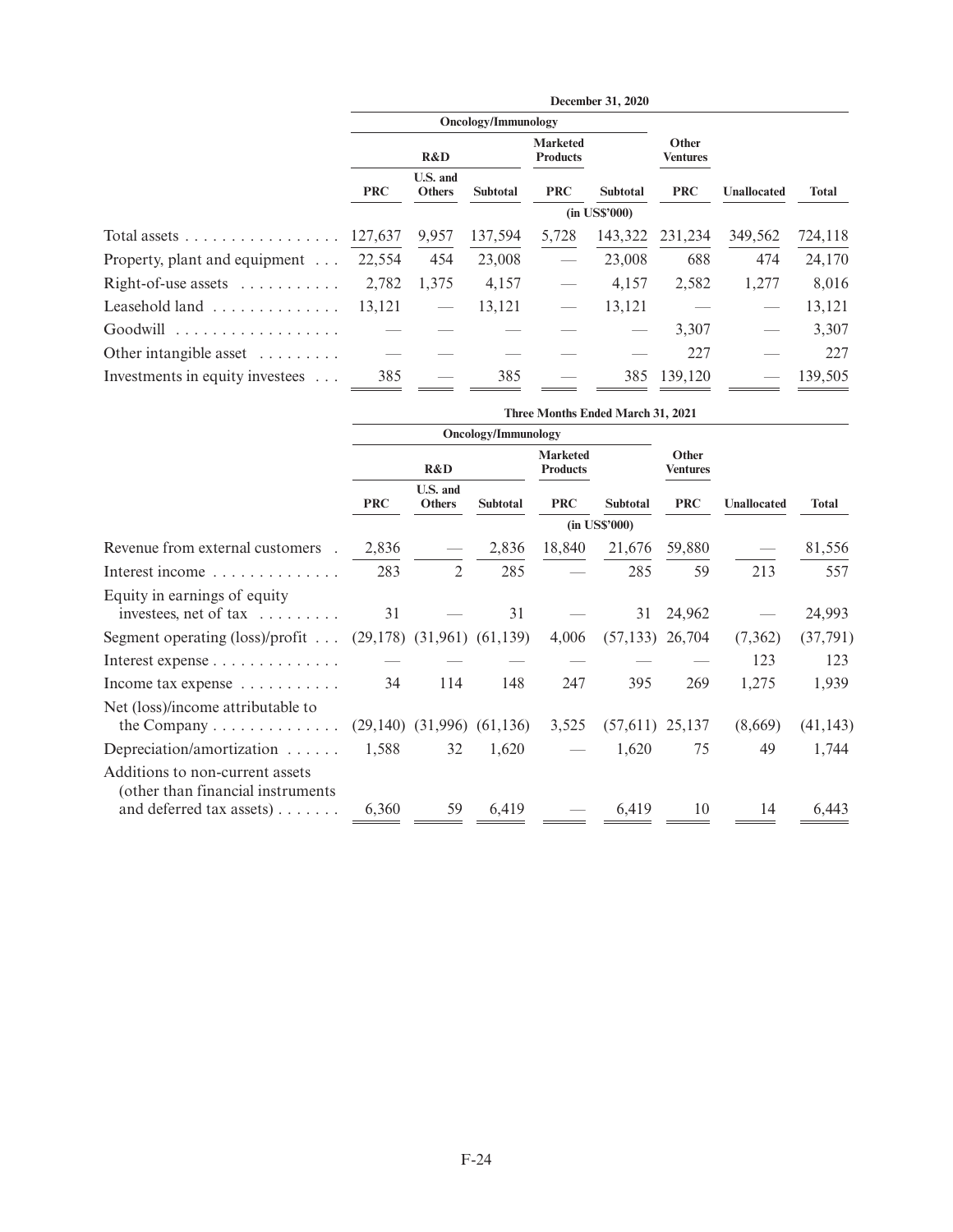|                                      |                            |                           |                 |                                    | March 31, 2021  |                          |                    |              |
|--------------------------------------|----------------------------|---------------------------|-----------------|------------------------------------|-----------------|--------------------------|--------------------|--------------|
|                                      | <b>Oncology/Immunology</b> |                           |                 |                                    |                 |                          |                    |              |
|                                      |                            | R&D                       |                 | <b>Marketed</b><br><b>Products</b> |                 | Other<br><b>Ventures</b> |                    |              |
|                                      | <b>PRC</b>                 | U.S. and<br><b>Others</b> | <b>Subtotal</b> | <b>PRC</b>                         | <b>Subtotal</b> | <b>PRC</b>               | <b>Unallocated</b> | <b>Total</b> |
|                                      |                            |                           |                 |                                    | $(in$ US\$'000) |                          |                    |              |
| Total assets<br>.                    | 161,905                    | 8,112                     | 170,017         | 13.999                             | 184,016         | 228,705                  | 280,396            | 693,117      |
| Property, plant and equipment        | 24,697                     | 481                       | 25,178          |                                    | 25,178          | 640                      | 439                | 26,257       |
| Right-of-use assets $\dots \dots$    | 4,936                      | 1,330                     | 6,266           |                                    | 6.266           | 2,395                    | 1,188              | 9,849        |
| Leasehold land                       | 13,052                     |                           | 13,052          |                                    | 13,052          |                          |                    | 13,052       |
| Goodwill                             |                            |                           |                 |                                    |                 | 3,307                    |                    | 3,307        |
| Other intangible asset $\dots \dots$ |                            |                           |                 |                                    |                 | 210                      |                    | 210          |
| Investments in equity investees      | 415                        |                           | 415             |                                    | 415             | 133.401                  |                    | 133,816      |

Revenue from external customers is after elimination of inter-segment sales. Sales between segments are carried out at mutually agreed terms. The amount eliminated attributable to sales between PRC and U.S. and others under the Oncology/Immunology segment was US\$2,852,000 and US\$6,383,000 for the three months ended March 31, 2020 and 2021 respectively.

There was one customer under Other Ventures segment (with revenue of US\$8,124,000), which accounted for over 10% of the Group's revenue for the three months ended March 31, 2020. There was one customer under Oncology/Immunology segment (with revenue of US\$14,168,000) and two customers under Other Ventures segment (with aggregate revenue of US\$18,298,000), which accounted for over 10% of the Group's revenue for the three months ended March 31, 2021.

Unallocated expenses mainly represent corporate expenses which include corporate employee benefit expenses and the relevant share-based compensation expenses. Unallocated assets mainly comprise cash and cash equivalents and short-term investments.

A reconciliation of segment operating loss to net loss is as follows:

|                                                                                                              | <b>Three Months Ended</b><br>March 31, |           |
|--------------------------------------------------------------------------------------------------------------|----------------------------------------|-----------|
|                                                                                                              | 2020                                   | 2021      |
|                                                                                                              | $(in$ US\$'000)                        |           |
| Segment operating loss $\dots \dots \dots \dots \dots \dots \dots \dots \dots \dots \dots$ (14,094) (37,791) |                                        |           |
| Interest expense $\ldots \ldots \ldots \ldots \ldots \ldots \ldots \ldots \ldots \ldots \ldots \ldots$ (287) |                                        | (123)     |
| Income tax expense $\dots \dots \dots \dots \dots \dots \dots \dots \dots \dots \dots \dots \dots$ (1,045)   |                                        | (1,939)   |
|                                                                                                              |                                        | (39, 853) |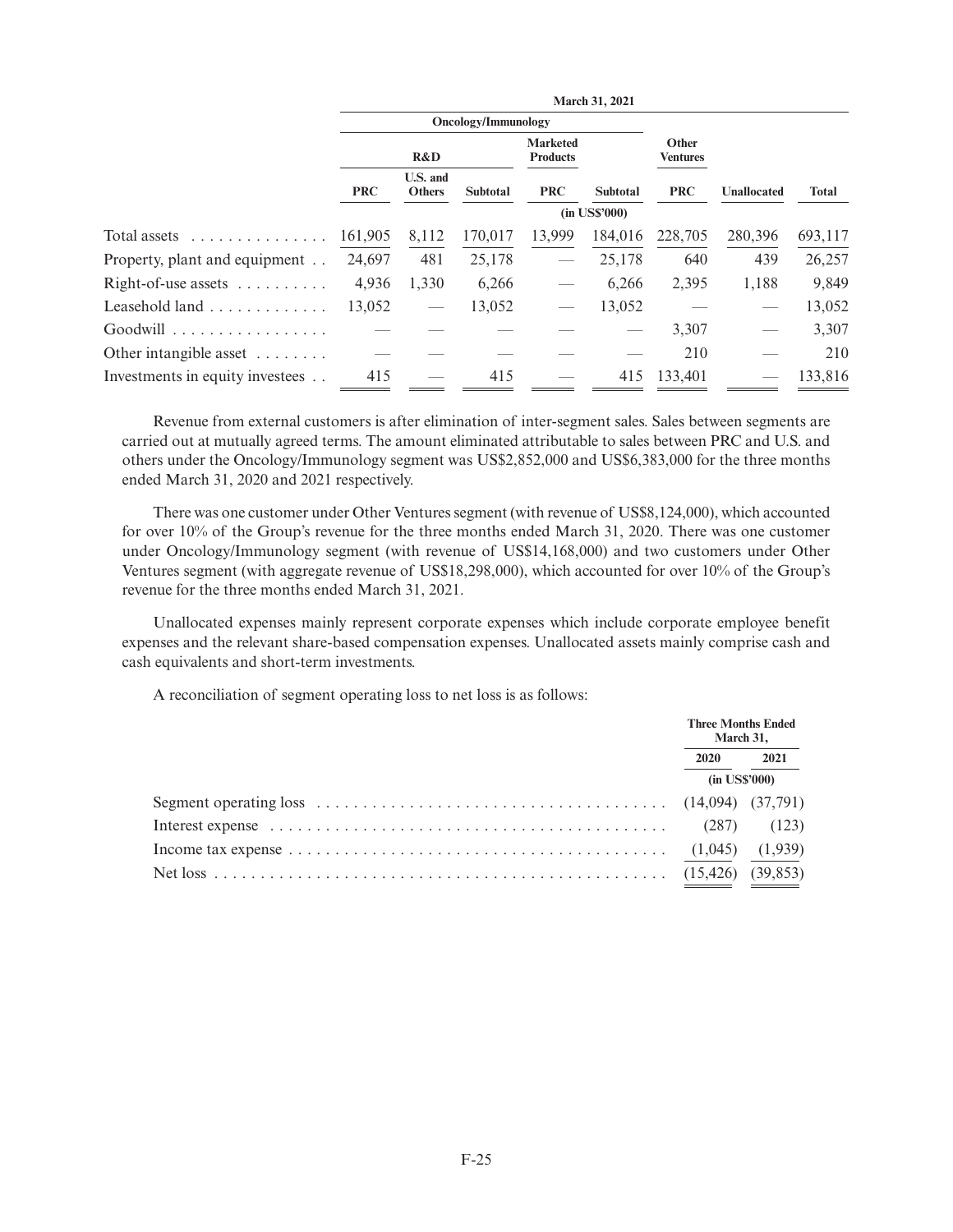#### **20. Note to Consolidated Statements of Cash Flows**

Reconciliation of net loss for the period to net cash used in operating activities:

|                                                                            | <b>Three Months Ended</b><br>March 31, |           |
|----------------------------------------------------------------------------|----------------------------------------|-----------|
|                                                                            | 2020                                   | 2021      |
|                                                                            | (in US\$'000)                          |           |
|                                                                            | (15, 426)                              | (39, 853) |
| Adjustments to reconcile net loss to net cash used in operating activities |                                        |           |
|                                                                            | 345                                    | 2,948     |
|                                                                            | 785                                    | 2,944     |
|                                                                            | (16,939)                               | (24,993)  |
|                                                                            | 28,270                                 | 30,513    |
|                                                                            | 765                                    | (1,852)   |
|                                                                            | 511                                    | 1,467     |
| Changes in working capital                                                 |                                        |           |
|                                                                            | 1,715                                  | (6, 525)  |
|                                                                            | (436)                                  | (64)      |
|                                                                            | (1,159)                                | (2,976)   |
|                                                                            | 1,060                                  | 9,944     |
|                                                                            | (874)                                  | 1,662     |
|                                                                            | (374)                                  | 4,429     |
|                                                                            | (68)                                   | 6,470     |
|                                                                            | (1,757)                                | (22, 356) |

#### **21. Litigation**

From time to time, the Group may become involved in litigation relating to claims arising from the ordinary course of business. The Group believes that there are currently no claims or actions pending against the Group, the ultimate disposition of which could have a material adverse effect on the Group's results of operations, financial position or cash flows. However, litigation is subject to inherent uncertainties and the Group's view of these matters may change in the future. When an unfavorable outcome occurs, there exists the possibility of a material adverse impact on the Group's financial position and results of operations for the periods in which the unfavorable outcome occurs, and potentially in future periods.

On May 17, 2019, Luye Pharma Hong Kong Ltd. ("Luye") issued a notice to the Group purporting to terminate a distribution agreement that granted the Group exclusive commercial rights to Seroquel in the PRC for failure to meet a pre-specified target. The Group disagrees with this assertion and believes that Luye have no basis for termination. As a result, the Group commenced confidential legal proceedings in 2019 in order to seek damages. As at March 31, 2021, the legal proceedings are still in progress. Accordingly, no adjustment has been made to Seroquel-related balances as at March 31, 2021, including accounts receivable, long-term prepayment, accounts payable and other payables of US\$1.2 million, US\$0.9 million, US\$0.9 million and US\$1.2 million respectively.

#### **22. Subsequent Events**

The Group evaluated subsequent events through June 18, 2021, which is the date when the interim unaudited condensed consolidated financial statements were issued.

In April 2021, the Company issued 16,393,445 ordinary shares to a third party for gross proceeds of US\$100.0 million through a PIPE.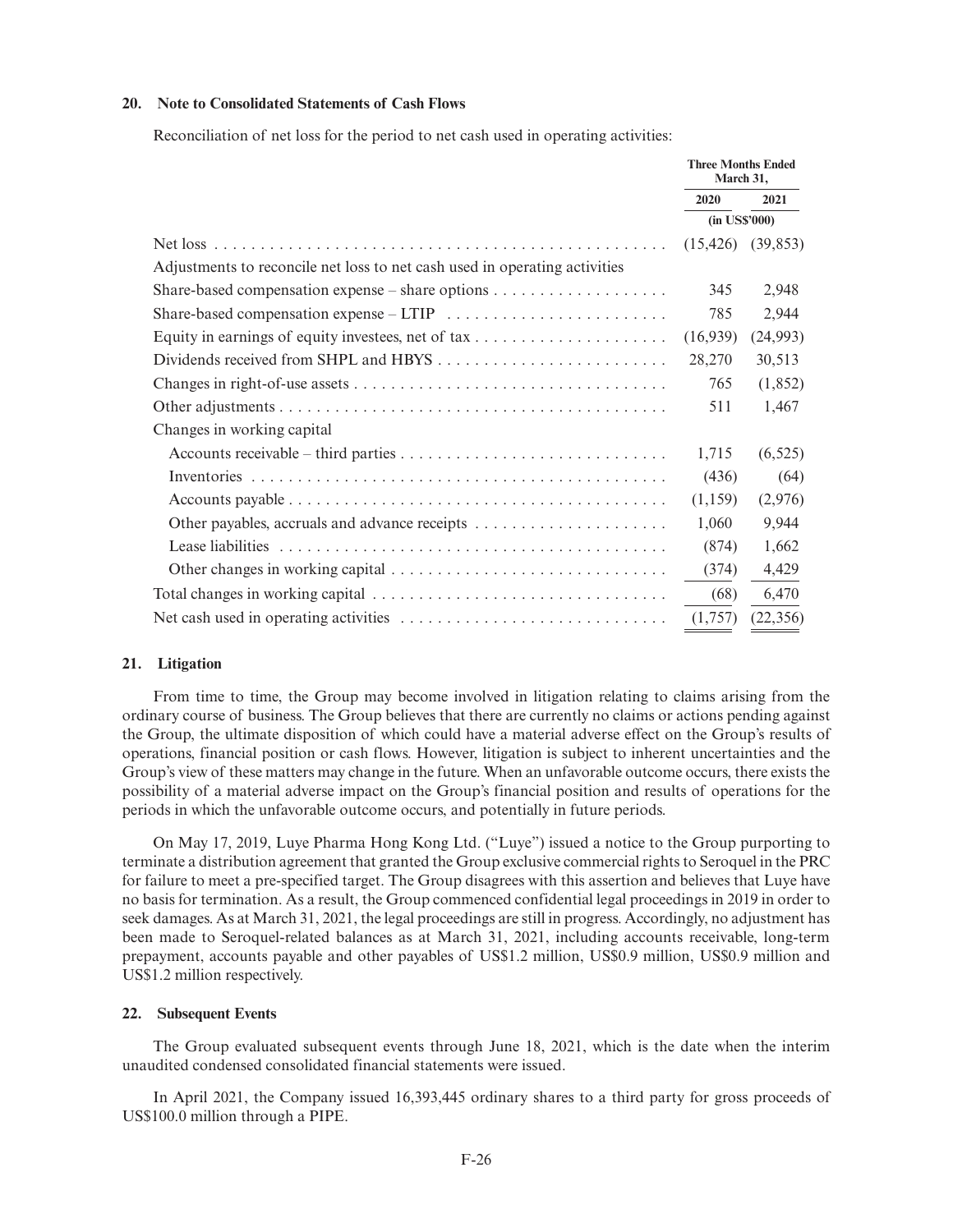## **23. Reconciliation between U.S. GAAP and International Financial Reporting Standards**

These interim unaudited condensed consolidated financial statements are prepared in accordance with U.S. GAAP, which differ in certain respects from International Financial Reporting Standards ("IFRS"). The effects of material differences prepared under U.S. GAAP and IFRS are as follows:

|                                                                                                                  | <b>Three Months Ended</b><br>March 31, |                   |  |
|------------------------------------------------------------------------------------------------------------------|----------------------------------------|-------------------|--|
|                                                                                                                  | 2020                                   | 2021              |  |
|                                                                                                                  | $(in$ US\$'000 $)$                     |                   |  |
| Reconciliation of net loss attributable to the Company in the condensed<br>consolidated statements of operations |                                        |                   |  |
| Net loss attributable to the Company as reported under U.S. GAAP $\dots$ (16,141)                                |                                        | (41, 143)         |  |
| IFRS adjustments:                                                                                                |                                        |                   |  |
|                                                                                                                  | 9                                      | (31)              |  |
| Issuance costs (note (b)) $\dots \dots \dots \dots \dots \dots \dots \dots \dots \dots \dots \dots$              |                                        | 329               |  |
| Net loss attributable to the Company as reported under IFRS                                                      | (16, 132)                              | (40, 845)         |  |
|                                                                                                                  | December 31,<br>2021                   | March 31,<br>2020 |  |
|                                                                                                                  | $(in$ US\$'000 $)$                     |                   |  |
| Reconciliation of total shareholders' equity in the condensed consolidated                                       |                                        |                   |  |
| balance sheets                                                                                                   |                                        |                   |  |
| Total shareholders' equity as reported under U.S. GAAP                                                           | 518,949                                | 464,395           |  |
| IFRS adjustments:                                                                                                |                                        |                   |  |
| Leases amortization (note (a)) $\dots \dots \dots \dots \dots \dots \dots \dots \dots \dots$                     | (162)                                  | (196)             |  |
|                                                                                                                  | 860                                    | 1,189             |  |
|                                                                                                                  | 7,089                                  | 104               |  |

## Notes:

(a) Leases amortization

Under U.S. GAAP, for operating leases, the amortization of right-of-use assets and the interest expense element of lease liabilities are recorded together as lease expenses, which results in a straight-line recognition effect in the condensed consolidated statements of operations. Under IFRS, all leases are accounted for like finance leases where right-of-use assets are generally depreciated on a straight-line basis while lease liabilities are measured under the effective interest method, which results in higher expenses at the beginning of the lease term and lower expenses near the end of the lease term. Accordingly, the reconciliation includes an expense recognition difference in the condensed consolidated statements of operations of less than US\$0.1 million for the periods ended March 31, 2020 and 2021 and a difference in total shareholders' equity under IFRS of US\$0.2 million as at December 31, 2020 and March 31, 2021.

(b) Issuance costs

Under U.S. GAAP and IFRS, there are differences in the criteria for capitalization of issuance costs incurred in the offering of equity securities. Accordingly, the reconciliation includes an expense recognition difference in the condensed consolidated statements of operations of US\$0.3 million for the period ended March 31, 2021 and a difference in total shareholders' equity of US\$0.9 million and US\$1.2 million as at December 31, 2020 and March 31, 2021 in relation to capital market activities.

(c) LTIP classification

Under U.S. GAAP, LTIP awards with performance conditions are classified as liability-settled awards prior to the determination date as they settle in a variable number of shares based on a determinable monetary amount, which is determined upon the actual achievement of performance targets. After the determination date, the LTIP awards are reclassified as equity-settled awards.